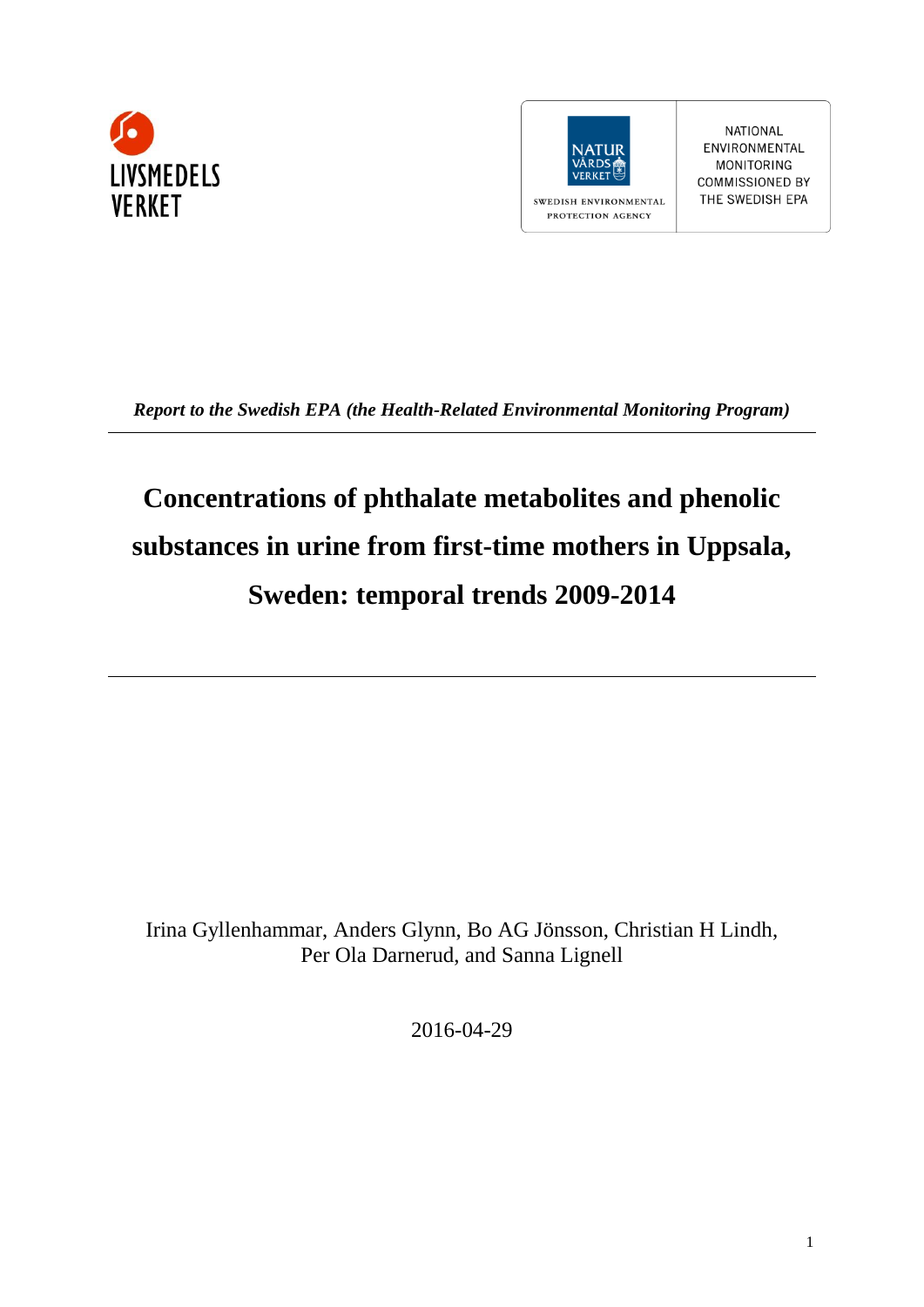

# **Concentrations of phthalates and phenolic substances in urine from first-time mothers in Uppsala, Sweden: temporal trends 2009-2014**

| Rapportförfattare<br>Irina Gyllenhammar, Livsmedelsverket<br>Anders Glynn, Livsmedelsverket<br>Bo AG Jönsson, Lunds universitet<br>Christian H Lindh, Lunds universitet<br>Per Ola Darnerud, Livsmedelsverket<br>Sanna Lignell, Livsmedelsverket                                                                                                                                                                                                                                                                         | <b>Utgivare</b><br>Livsmedelsverket<br><b>Postadress</b><br>Box 622, 751 26 Uppsala<br><b>Telefon</b><br>018-175500           |  |  |  |  |  |
|--------------------------------------------------------------------------------------------------------------------------------------------------------------------------------------------------------------------------------------------------------------------------------------------------------------------------------------------------------------------------------------------------------------------------------------------------------------------------------------------------------------------------|-------------------------------------------------------------------------------------------------------------------------------|--|--|--|--|--|
| Rapporttitel<br>Concentrations of phthalates and phenolic<br>substances in urine from first-time mothers in<br>Uppsala, Sweden: temporal trends 2009-<br>2014                                                                                                                                                                                                                                                                                                                                                            | <b>Beställare</b><br>Naturvårdsverket<br>106 48 Stockholm<br><b>Finansiering</b><br>Nationell hälsorelaterad miljöövervakning |  |  |  |  |  |
| Nyckelord för plats<br>Uppsala                                                                                                                                                                                                                                                                                                                                                                                                                                                                                           |                                                                                                                               |  |  |  |  |  |
| Nyckelord för ämne                                                                                                                                                                                                                                                                                                                                                                                                                                                                                                       |                                                                                                                               |  |  |  |  |  |
| Tidpunkt för insamling av underlagsdata<br>2009-2014                                                                                                                                                                                                                                                                                                                                                                                                                                                                     |                                                                                                                               |  |  |  |  |  |
| Sammanfattning                                                                                                                                                                                                                                                                                                                                                                                                                                                                                                           |                                                                                                                               |  |  |  |  |  |
| POPUP studien startade 1996, där blod- och modersmiölksprover regelbundet samlas in från<br>förstföderskor i Uppsala. Sedan 2009 tas också ett urinprov från kvinnorna. I denna studie har ftalater<br>och fenolära ämnen studerats i urinprov insamlade 2009-2014. Dessa ämnen metaboliseras relativt<br>snabbt i kroppen och för flertalet är det en metabolit till själva huvudsubstansen som har analyserats i<br>urinen.                                                                                            |                                                                                                                               |  |  |  |  |  |
| Totalt sett analyserades 13 ftalatmetaboliter till 6 ftalater, en metabolit till en ersättningskemikalie till<br>ftalater, en metabolit till ett fosforbaserat flamskyddsmedel, två pesticidmetaboliter samt 15 fenolära<br>ämnen, t ex triklosan, bisfenol A, S och F, av Lunds universitet. Syftet var att studera tidstrender för de<br>olika ämnena under perioden 2009-2014.                                                                                                                                        |                                                                                                                               |  |  |  |  |  |
| Resultaten visade att flera av de äldre ftalaterna som håller på att fasas ut har en nedåtgående trend.<br>Samtidigt kunde en ökande trend ses för en metabolit till ett ämne som nu används som ersättare till<br>ftalater. Bisfenol A (BPA) som är ett mycket omdiskuterat ämne visade en nedåtgående tidstrend medan<br>bisfenol F som pekats ut som en av ersättarna till BPA istället hade en ökande trend. Även triclosan<br>visade en minskande trend som troligtvis beror på att ämnet har minskat i användning. |                                                                                                                               |  |  |  |  |  |
| Analyser av urin gör det möjligt att studera hur befolkningens exponering för snabbmetaboliserande<br>substanser ser ut. Hur exponeringen förändras med tiden efter att olika åtgärder har satts in för att<br>begränsa problematiska kemikalier samt hur befolkningens exponering för nya ersättningskemikalier har<br>utvecklats.                                                                                                                                                                                      |                                                                                                                               |  |  |  |  |  |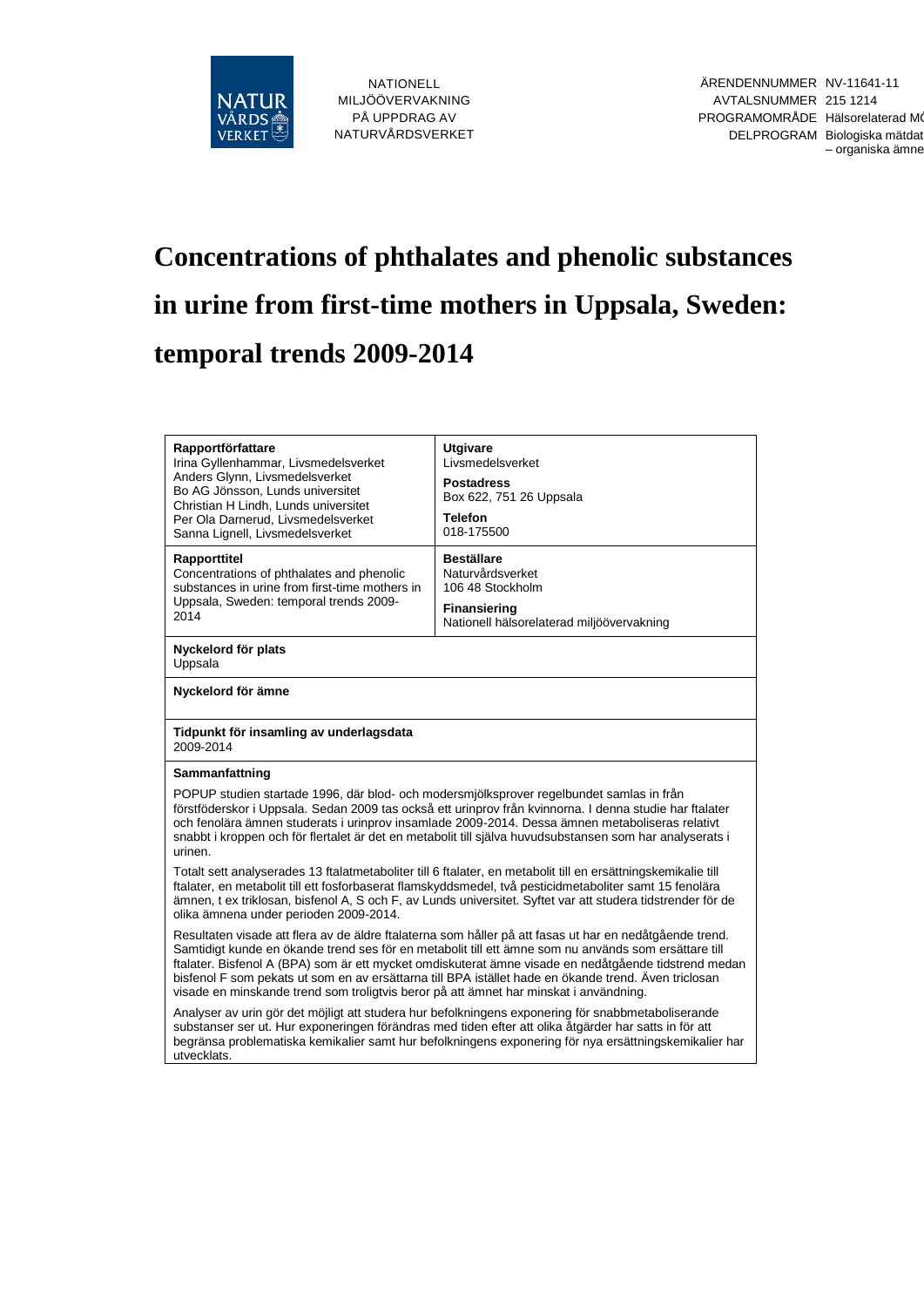#### **INTRODUCTION**

The Swedish National Food Agency (NFA) has made recurrent sampling of primiparous women in Uppsala since 1996 (POPUP, Persistent Organic Pollutants in Uppsala Primiparas), funded by the Swedish Environmental Protection Agency (EPA) since year 2000. The main aim of the study is to investigate temporal trends of exposure to persistent organic pollutants (POP) among pregnant and nursing women. Since 2009 also urine samples are collected from the women in POPUP at three weeks after delivery, for evaluation of temporal trends of less persistent, rapidly metabolized contaminants excreted in urine, such as phthalates and phenolic compounds as bisphenols. Many of these chemicals have been identified as potential endocrine disrupting chemicals [\(Gray et al. 2000,](#page-17-0) [Nagao et al. 2001,](#page-18-0) [Borch et al. 2006,](#page-16-0) [Maffini et al. 2006,](#page-18-1) [Lyche et al. 2009,](#page-18-2) [Dann and Hontela 2011\)](#page-17-1), and there is currently a concern that human exposures to some of these chemicals are high enough to affect human health [\(Jönsson et al. 2005,](#page-17-2) [Dann and Hontela 2011,](#page-17-1) [Braun et al. 2013,](#page-16-1) [Chen et al. 2013,](#page-16-2) [Rochester 2013,](#page-18-3) [Marie et al. 2015\)](#page-18-4).

Phtalates are widely used in industrial and consumer products as plasticizers, solvents and additives, and are commonly found in the human environment. Production and use of some phthalates are currently being phased out, among them di-ethylhexyl pthtalate (DEHP), di-nbutyl phthalate (DNBP), and butylbenzyl phthalate (BBzP). In this process the old chemicals are substituted with new chemicals with similar function. Di-iso-nonylcyclohexane 1,2 dicarboxylate (DiNCH) was introduced in 2002 to replace DEHP and other high molecular weight phthalates in PVC [\(Gomez Ramos et al. 2016\)](#page-17-3).

Phenolic substances are a heterogeneous group including different bisphenols used as monomers in production of plastic, the anti-bacterial agent triclosan, degradation products of phenol ethoxylates (surfactants), brominated and chlorinated phenols used as flame retardants and wood preservatives, and the antioxidants and preservatives butylated hydroxyanisole (BHA) and butylated hydroxytoluene (BHT). Some chemicals are metabolized to phenolic compounds in the body, for instance pesticides and the contaminants polycyclic aromatic hydrocarbons (PAH).

The following report presents results of analysis of temporal trends of 13 phthalate metabolites from 6 different phthalates, 1 metabolite to a chemical replacing phthalates, 1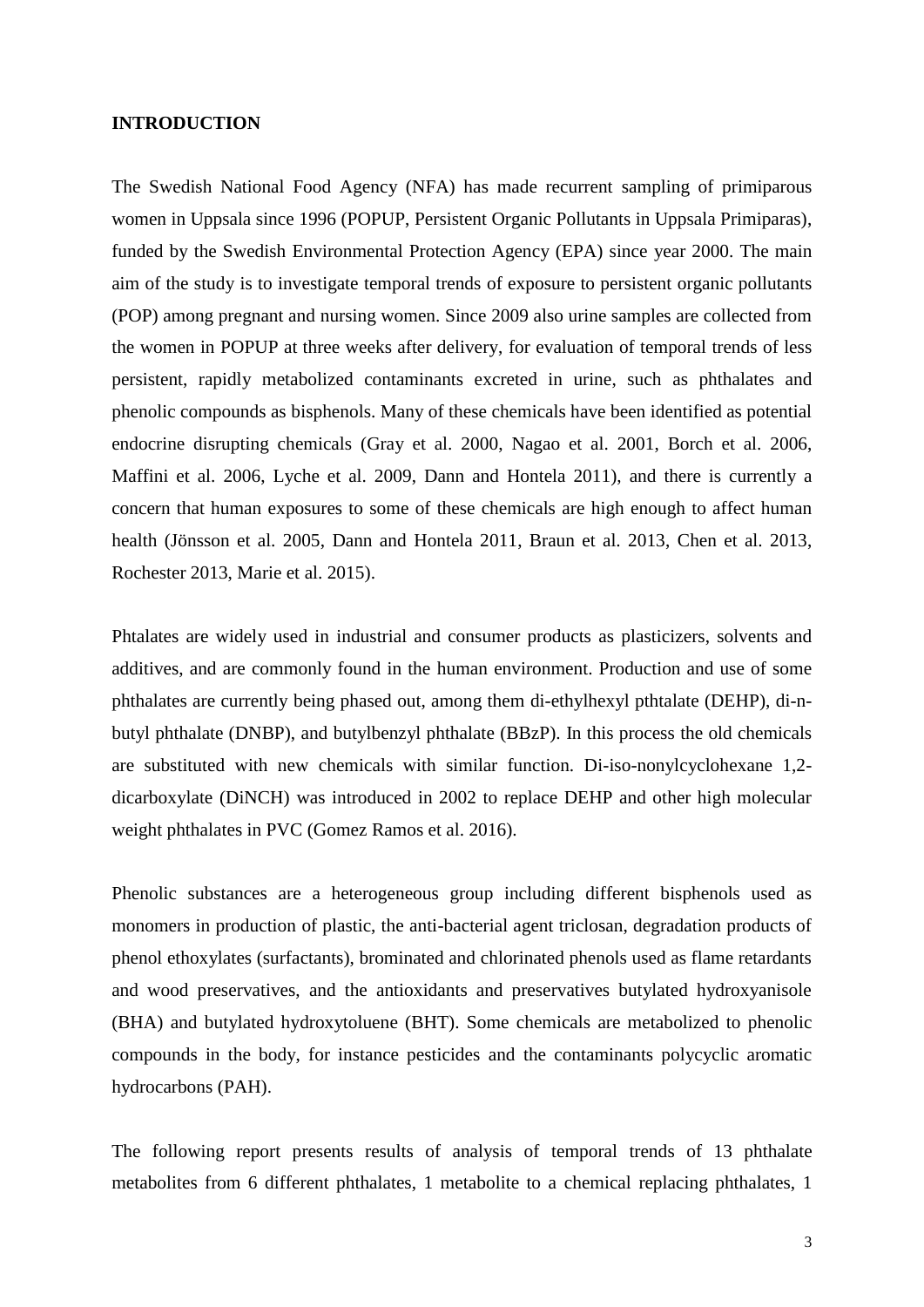metabolite to an organophosphate-based flame retardant, 2 pesticide metabolites and 15 different phenolic substance in urine sampled between 2009 and 2014. The aim is to investigate if measures to decrease production and use of some of the chemicals have resulted in decreased human exposure, and to determine if exposures to replacement chemicals have increased.

## **MATERIALS AND METHODS**

#### *Recruitment and sampling*

Mothers were randomly recruited among first-time mothers who were Swedish by birth and delivered at Uppsala University Hospital. In total, 30 women were sampled every year between 2009 and 2014 and the participating rate was 52 %. A midwife visited the participating mothers three weeks after delivery collecting spot urine samples. Data on age, weight, length, lifestyle, medical history, food habits etc. of the mothers were obtained from questionnaires (Table 1).

| <b>Variable</b>          |                                                       | N   | <b>Mean</b>   | <b>Median</b> | Range      |
|--------------------------|-------------------------------------------------------|-----|---------------|---------------|------------|
| Age of the mother (year) |                                                       |     | 29.6          | 29.7          | 20-41      |
|                          | Pre-pregnancy body mass index (BMI, $\text{kg/m}^2$ ) | 178 | 23.4          | 22.7          | 17-40      |
|                          | Weight gain during pregnancy (% of initial weight)    | 178 | 23.8          | 23.2          | $-5.9-49$  |
|                          | Weight reduction from delivery to sampling $(\%)^a$   | 178 | 9.1           | 9.0           | $1.3 - 25$ |
| <b>Variable</b>          |                                                       | N   | $\frac{0}{0}$ |               |            |
| Education                | max 3-4 yr high school                                | 33  | 19            |               |            |
|                          | 1-3 yr higher education                               | 40  | 22            |               |            |
|                          | $>3$ yr higher education                              | 105 | 59            |               |            |
| Smoking <sup>b</sup>     | Non-smoker                                            | 103 | 58            |               |            |
|                          | Former smoker                                         | 39  | 22            |               |            |
|                          | Smoker                                                | 36  | 20            |               |            |
| Season <sup>c</sup>      | Winter                                                | 37  | 21            |               |            |
|                          | Spring                                                | 51  | 29            |               |            |
|                          | Summer                                                | 24  | 13            |               |            |
|                          | Autumn                                                | 66  | 37            |               |            |

*Table 1*. Characteristics of the mothers 2009-2014 (n=178).

<sup>a</sup>Weight reduction minus birth weight of the child in % of weight just before delivery.

bWomen who stopped smoking before pregnancy are considered to be former smokers. Women who smoked during pregnancy, even if they stopped smoking during the first or second month of pregnancy, are considered to be smokers.

<sup>c</sup>Time of the year for sampling.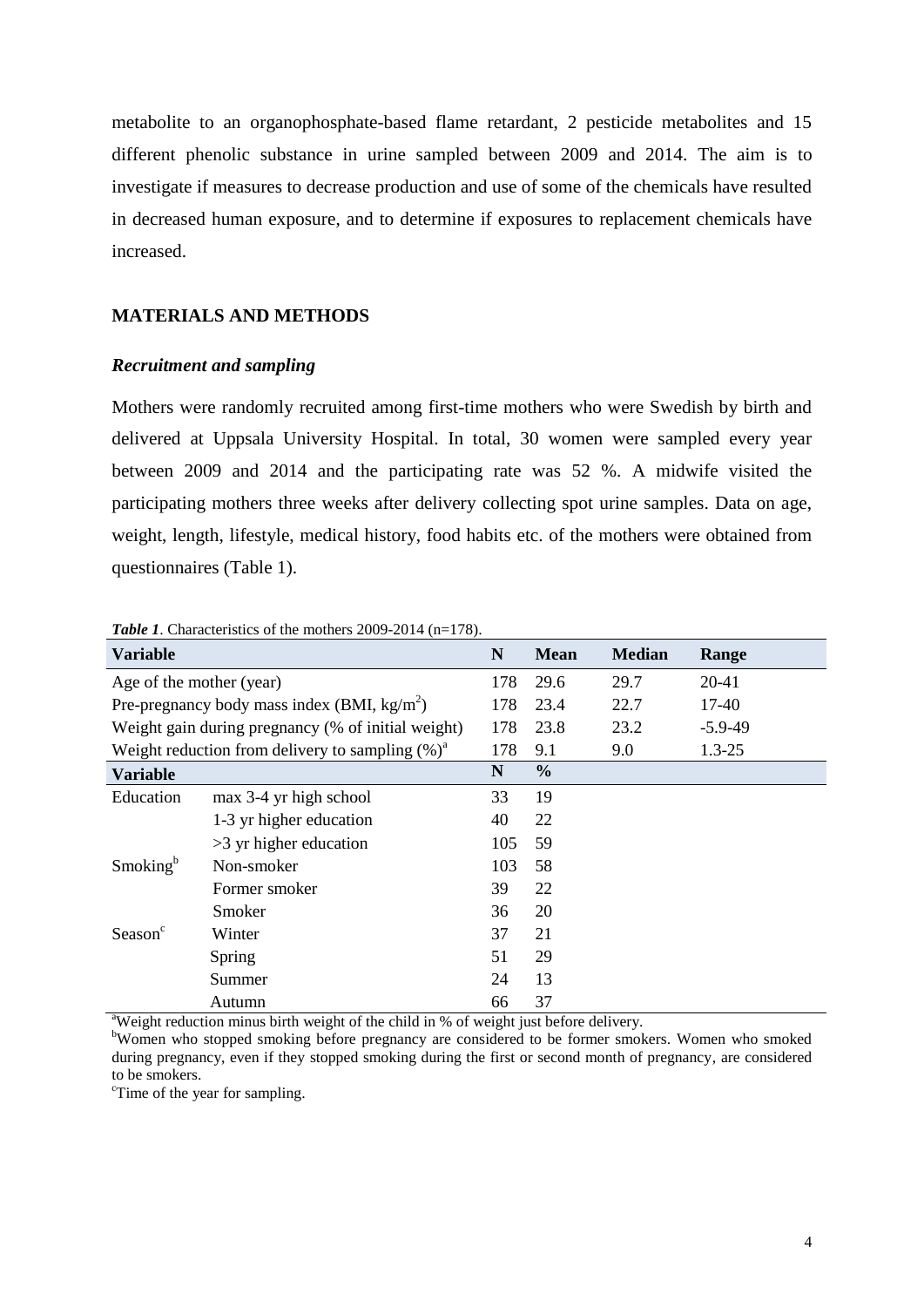#### *Analysis*

In the present study urine metabolites of di-ethyl phthalate (DEP): monoethyl phthalate (MEP); DnBP: mono-n-butyl phthalate (MnBP); BBzP: monobenzyl phthalate (MBzP), and five metabolites of DEHP: mono-2-ethylhexyl phthalate (MEHP), mono-2-ethyl-5 hydroxylhexyl phthalate (MEHHP), mono-2-ethyl-5-oxohexyl phthalate (MEOHP), mono-2 ethyl-5-carboxypentyl phthalate (MECPP), mono-2-carboxymethyl-hexyl phthalate (MCMHP) were analysed. Also three metabolites of the di-iso-nonyl phthalate DiNP: monohydroxyisononyl phthalate (MHiNP), monooxoisononyl phthalate (MOiNP), and mono carboxyisooctyl phthalate (MCiOP), two metabolites of a mix of DiDP and DPHP: monocarboxyisononyl phthalate (MCiNP) and 6-hydroxy propylheptyl phthalate (MHiDP), and the DiNCH metabolite: 2-4-methyl-7-oxyooctyl-oxycarbonyl-cyclohexanecarboxylic acid (MOiNCH). One metabolite of the organophosphate-based flame retardant triphenylphosphate (TPP): di-phenylphosphate (DPP), and two metabolites to the insecticides chloropyrifos and pyretroids: respective trichloropyridinol (TCP) and 3-phenoxybencoic acid (3-PBA), were analysed. In total 15 phenolic substances were analysed including, seven different alkyl phenols: triclosan (TCS), four different bisphenols (BPA, BPS, 4,4-BPF, and 2,2-BPF), 4-tert-butylphenol (4-t-BP), and 4-tert-octylphenol (tOP), two metabolites 2-OHphenantrene (2-OH-PH) and 1-hydroxypyren (1-HP) used as biomarkers for PAH exposure, two food additives used as antioxidants 3-tert-butyl-4-hydroxyanisole (BHA) and 2,6-di-tertbutyl-4-methylphenol (BHT), three brominated phenols 4-bromophenol (4-BP), 2,4 dibromophenol (2,4-DBP), 2,4,6-tribromophenol (2,4,6-TBP), and pentachlorophenol (PCP).

These samples were analysed by a modified method for phthalate metabolites [\(Bornehag et](#page-16-3)  [al. 2015\)](#page-16-3). Briefly, urine were added with ammonium acetate (pH 6.5) and glucoronidase (Ecoli) and thereafter incubated at 37°C in 30 min. Then a 50:50 (v:v) water and acetonitrile solution of labelled  $({}^{3}H$  or  $^{13}C$ ) internal standards (IS) of all analysed compounds were added, with the exception of BHA, PCP, bromophenol and butylphenol. A C18 column was used prior to the injector to reduce the interferences of contaminants in the mobile phase. The phthalate metabolites in the samples were separated on a C18 column. The mobile phases were water and acetonitrile with 0.08% formic acid or water methanol with 0.1% ammonia. The samples were analysed on a Shimadzu UFLC system (Shimadzu Corporation, Kyoto, Japan) coupled to a QTRAP5500 triple quadrupole linear ion trap mass spectrometer equipped with a TurboIon Spray source (LC-MS/MS; AB Sciex, Foster City, CA, USA). The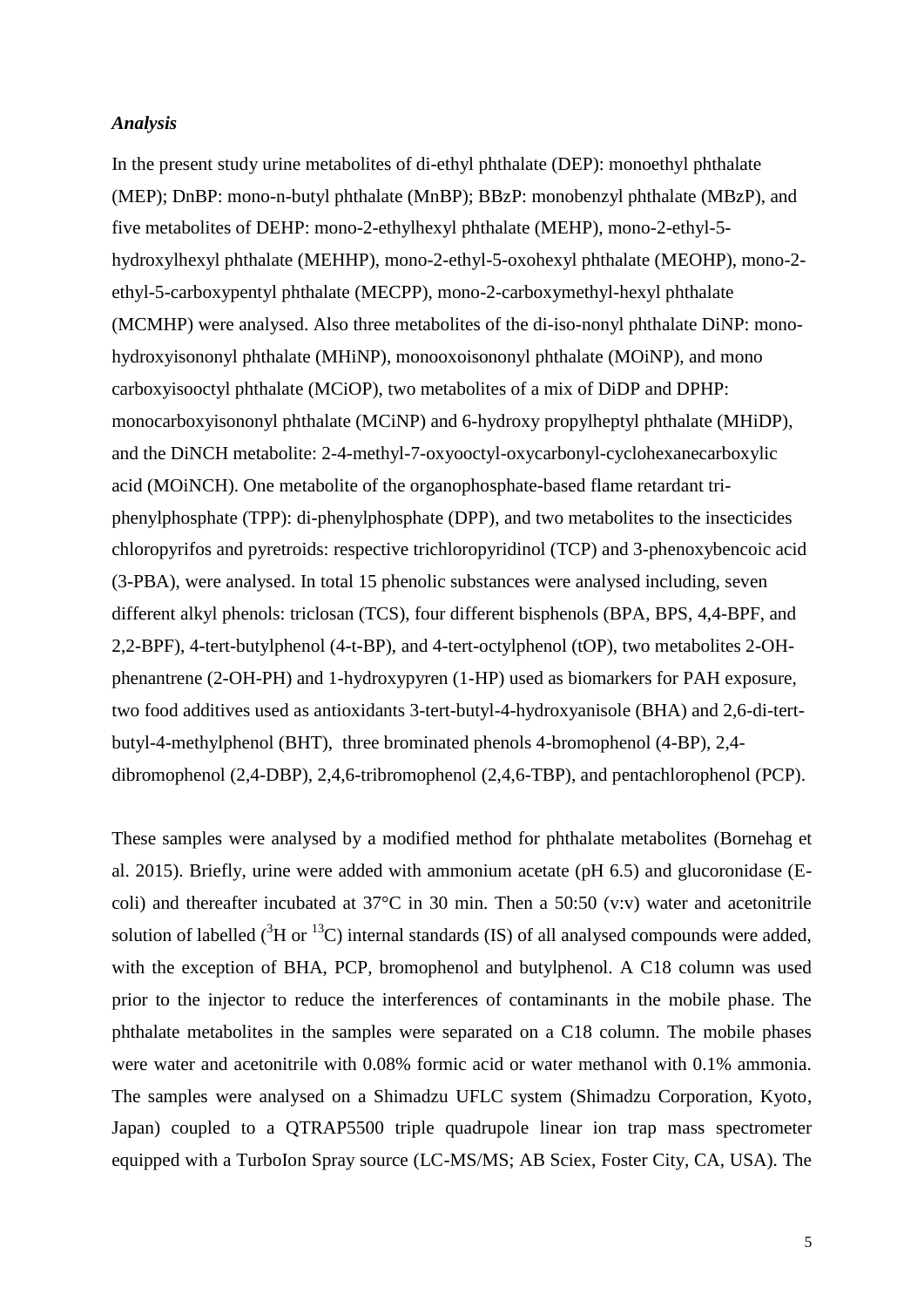samples with individual IS, were analysed in duplicate and all samples were analysed in a randomized order. For quality control of the analyses, chemical blanks and in-house prepared quality control samples were analysed in all sample batches. The limit of detection (LOD) was defined as the concentration corresponding to a peak area ratio of three times the standard deviation of the chemical blanks and is shown in Table 2. Furthermore, the imprecisions of the method is shown in Table 2 reported as the coefficient of variation of the quality control sample. The method is not validated for BHA, BHT, PCP, 4-t-BP, 4-BP, 2,3- DBP, 2,4,6,- DBP, and tOP and therefore the coefficient of variation is not reported in Table 2 for these substances. The laboratory at Lund University is a reference laboratory for analyses of urinary phthalate metabolites and bisphenol A in a European biomonitoring project [\(www.eu-hbm.info/cophes\)](http://www.eu-hbm.info/cophes). Moreover, the laboratory participates in the Erlangen inter-laboratory comparison program for those compounds where this is possible. Urine concentrations adjusted to urine density were calculated according to Carnerup et al. [\(2006\)](#page-16-4).

# *Calculations and statistics*

A total of 178 women were included in the data set. When urine concentrations were below LOD, reported concentrations were used, except for BHA, PCP, TBP, and 4-BP where LOD/ $\sqrt{2}$  were used.

Temporal trends were investigated for the study period 2009-2014. Multiple linear regressions (MINITAB  $15^{\circledR}$  Statistical Software for Windows) were used to analyse associations between logarithmically transformed and density adjusted urine concentrations and sampling year. Covariates in the multiple linear regression analyses were age of the women, pre-pregnancy body-mass-index (BMI), weight gain during pregnancy, weight loss from delivery to time of sampling, education, and season of sampling. Smoking was not significantly associated with urine concentrations of any substance and was therefore excluded. A sensitivity test was performed where observations with standardized residuals  $\geq 3$ were excluded from analysis.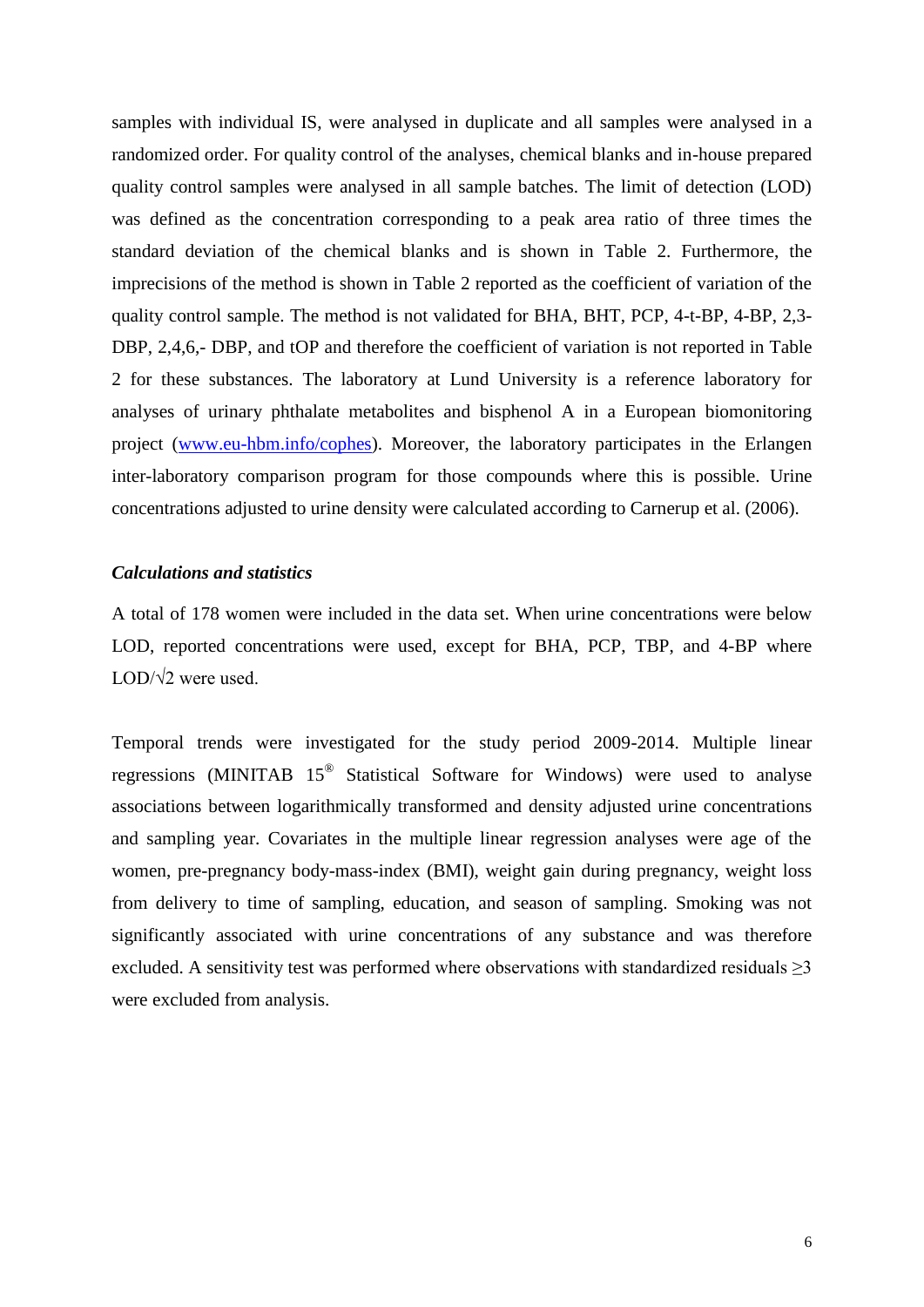| <b>Name</b>                                                           | Abbreviation LOD (ng/ml) |       | CV(%)          |
|-----------------------------------------------------------------------|--------------------------|-------|----------------|
| Monoethyl phthalate                                                   | <b>MEP</b>               | 0.3   | 10             |
| Mono-n-butyl phthalate                                                | <b>MnBP</b>              | 1.6   | $\overline{7}$ |
| Monobenzyl phthalate                                                  | <b>MBzP</b>              | 0.2   | $\overline{7}$ |
| Mono-(2-ethylhexyl) phthalate                                         | <b>MEHP</b>              | 5.0   | 19             |
| Mono-(2-ethyl-5-hydroxylhexyl) phthalate                              | <b>MEHHP</b>             | 0.1   | 11             |
| Mono-(2-ethyl-5-oxohexyl) phthalate                                   | <b>MEOHP</b>             | 0.2   | $\tau$         |
| Mono-(2-ethyl-5-carboxypentyl) phthalate                              | <b>MECPP</b>             | 0.07  | 5              |
| Mono[2-(carboxymethyl)hexyl] phthalate                                | <b>MCMHP</b>             | 0.05  | 5              |
| Monohydroxyisononyl phthalate                                         | <b>MHiNP</b>             | 0.05  | $\overline{7}$ |
| Monooxoisononylphthalate                                              | <b>MOiNP</b>             | 0.05  | $\overline{4}$ |
| Monocarboxyisooctyl phthalate                                         | <b>MCiOP</b>             | 0.05  | 5              |
| Monocarboxyisononyl phthalate                                         | <b>MCiNP</b>             | 0.05  | $\overline{4}$ |
| 6-Hydroxypropylheptyl phthalate                                       | <b>MHiDP</b>             | 0.08  | 9              |
| 2-(((4-Methyl-7-oxyooctyl)oxy)<br>carbonyl)cyclohexanecarboxylic acid | <b>MOINCH</b>            | 0.08  | 6              |
| Di-phenylphosphate                                                    | <b>DPP</b>               | 0.03  | 10             |
| Triclosan                                                             | <b>TCS</b>               | 0.10  | 9              |
| <b>Bisphenol A</b>                                                    | <b>BPA</b>               | 0.22  | 3              |
| <b>Bisphenol S</b>                                                    | <b>BPS</b>               | 0.03  | $\overline{4}$ |
| 4,4-Bisphenol F                                                       | 4,4-BPF                  | 0.03  | 6              |
| 2,2-Bisphenol F                                                       | $2,2-BPF$                | 0.01  | 3              |
| 2-OH-phenantrene                                                      | 2-OH-PH                  | 0.005 | $\overline{4}$ |
| 1-Hydroxypyren                                                        | $1-HP$                   | 0.02  | 6              |
| Trichloropyridinol                                                    | <b>TCP</b>               | 0.02  | $\overline{2}$ |
| 3-Phenoxybencoic acid                                                 | 3-PBA                    | 0.03  | 3              |
| 3-tert-Butyl-4-hydroxyanisole                                         | <b>BHA</b>               | 0.30  | $\ast$         |
| Pentachlorophenol                                                     | <b>PCP</b>               | 0.30  | ∗              |
| 4-tert-Butylphenol                                                    | $4-t-BP$                 | 5.0   | $\ast$         |
| 4-Bromophenol                                                         | $4-BP$                   | 0.30  | $\ast$         |
| 2,4-Dibromophenol                                                     | $2,4-DBP$                | $>20$ | ∗              |
| 2,4,6-Tribromophenol                                                  | 2,4,6-TBP                | 0.5   | $\ast$         |
| 2,6-Di-tert-butyl-4-methylphenol                                      | <b>BHT</b>               | $>20$ | ∗              |
| 4-tert-Octylphenol<br>$*$ Not validated                               | tOP                      | 1.0   | ∗              |

Table 2. Limit of detection (LOD) and the coefficient of variation (CV) for all substances.

\*Not validated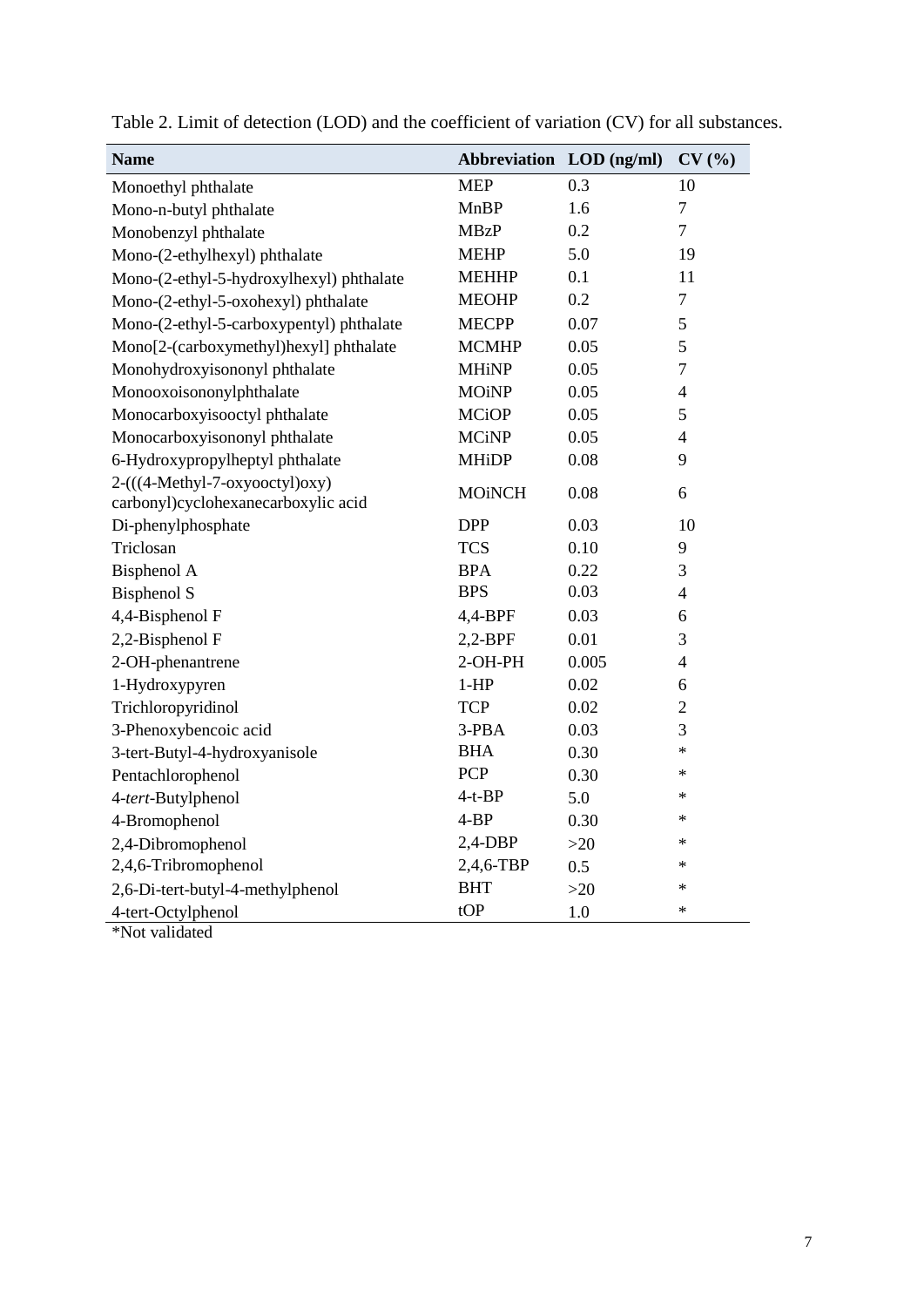#### **RESULTS AND DISCUSSION**

Urine concentrations of all analysed substances are presented in ng/ml in Table 3 and detectable substances are also presented as density adjusted concentrations in Table 4.

#### *Urine phthalate concentrations*

Almost all samples had phthalate metabolite concentrations above LOD except for MEHP for which 96 out of 178 samples were below a relatively high LOD of 5.0 ng/ml. For MCiNP, MHiDP, and MOiNCH, respectively, 2, 1, and 17 out of 178 samples were below LOD (Table 3). MnBP were found at the highest concentrations, followed by MEP, MCiOP, and MEHHP (Table 3 and 4). The urine concentrations in the POPUP women are in the same range as in previous studies of Swedish women [\(Jönsson et al. 2014,](#page-17-4) [Larsson et al. 2014\)](#page-18-5). To our knowledge there are no published Swedish data for MCiNP, MHiDP and MOiNCH. In the present study, urine concentrations of DEHP metabolites were in the same range as European mothers, whereas MEP and MNBP were lower and MBzP higher [\(Den Hond et al.](#page-17-5)  [2015\)](#page-17-5).

#### *Urine concentrations of phenolic substances*

All urine samples had detectable concentrations of DPP, 2-OH-PH and TCP. For BPA, 4,4- BPF, 1-HP, and 3-BPA almost all samples were over LOD, 170, 175, 164, and 175 out of 178 samples respectively. For TCS, BPS, 2,2-BPF, and BHA, respectively, 146, 121, 119, and 136 were above LOD. Only a few samples (8-15) were above LOD for PCP, 4-t-BP, and 4- BP and none for 2,4-DBP, 2,4,6-TBP, BHT and tOP (Table 3).

DPP is a metabolite to the organophosphate TPP. TPP is used as flame retardants, plasticizers and lubricants in a large variety of products [\(van der Veen and de Boer 2012\)](#page-18-6). Previous studies from Norwegian mothers and adults from the U.S have shown urine concentrations of DPP in the same range as in the present study [\(Van den Eede et al. 2013,](#page-18-7) [Cequier et al. 2015\)](#page-16-5).

Urine concentrations of BPA and TCS have been analysed in several countries [\(Calafat et al.](#page-16-6)  [2008,](#page-16-6) [Frederiksen et al. 2013,](#page-17-6) [Larsson et al. 2014,](#page-18-5) [Moos et al. 2014,](#page-18-8) [LaKind and Naiman](#page-17-7)  [2015\)](#page-17-7). Median concentrations of BPA and TCS were lower in the present study compared to previous studies of Swedish women [\(Jönsson et al. 2014,](#page-17-4) [Larsson et al. 2014\)](#page-18-5). Concentrations of BPA in the present study were also lower compared to six other European countries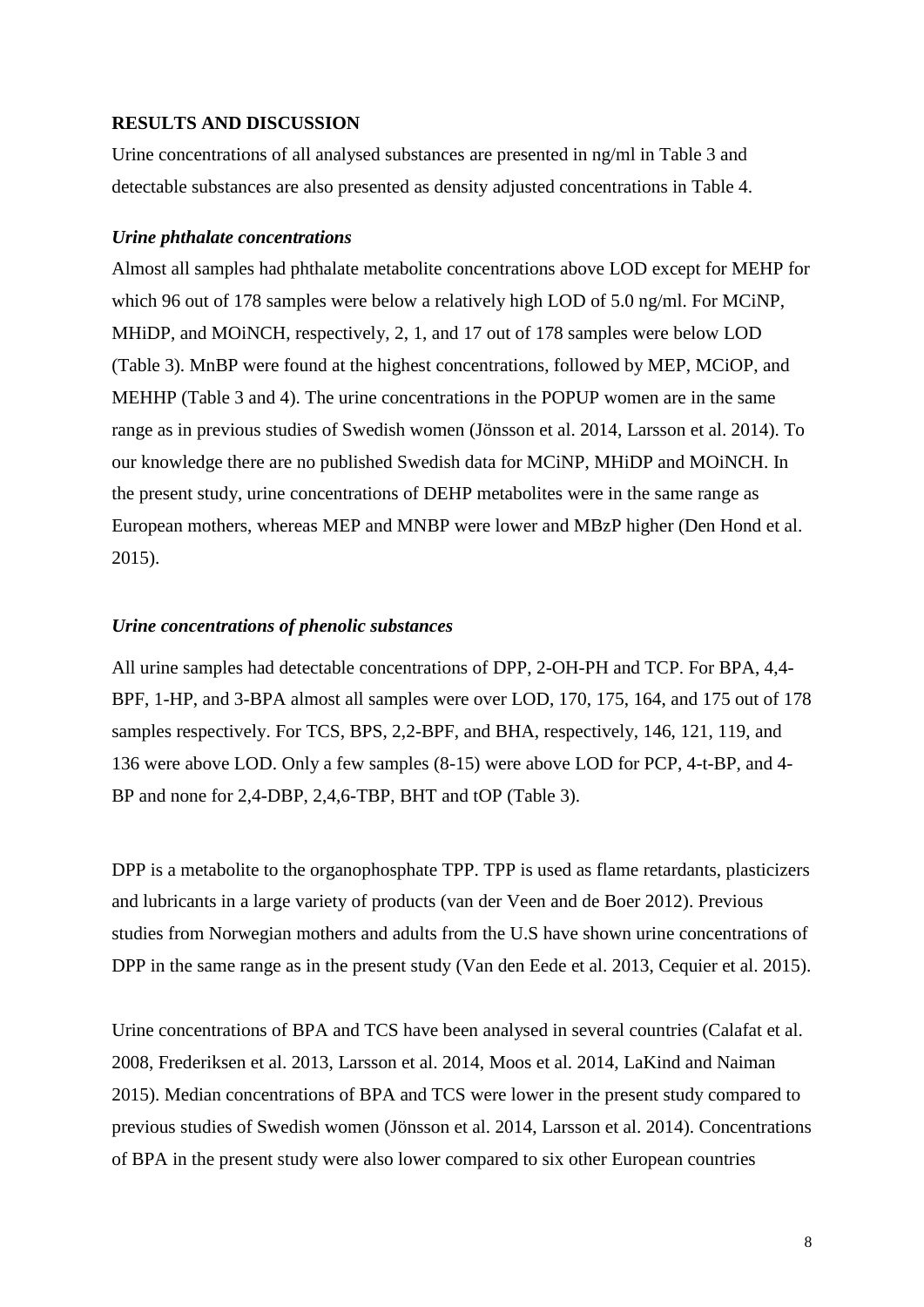[\(Covaci et al. 2015\)](#page-16-7). Studies of urine concentrations of BPS, 2,2-BPF4,4-BPFand tOP are scarce. BPS, 4,4-BPF, and 2,2-BPF have been detected at lower concentrations than the present study in the U.S. and China [\(Yang et al. 2014,](#page-18-9) [Zhou et al. 2014\)](#page-18-10).

PAH are formed and emitted into the environment as a result of incomplete combustion of organic materials from natural and human activities. PAH are of public health concern as it is known to be carcinogenic [\(Bolm-Audorff 1996\)](#page-16-8) and are ubiquitous in outdoor and indoor air and in smoked food. Both PAH metabolites 1-HP and 2-OH-PH were detected in almost all samples. 1-HP concentrations were in the same range as previous studies of young Swedish women [\(Jönsson et al. 2014\)](#page-17-4) where 2-OH-PH were not analysed. 2-OH-PH were in the same range while 1-HP was possibly a bit lower compared to the general population in the United Kingdom [\(Aquilina et al. 2010\)](#page-16-9) and both 1-HP and 2-OH-PH were much lower compared to NHANES females in the U.S. [\(Li et al. 2008\)](#page-18-11).

Concentrations of the metabolites of insecticides chloropyrifos and pyretroids, TCP and 3- PBS were similar as in previous studies of Swedish women [\(Jönsson et al. 2014\)](#page-17-4). Human exposure to these insecticides is probably from residues in food.

BHA is an antioxidant used as a preservative in for example food, food packaging, and cosmetics. BHA have been detected in low concentrations in the environment [\(Rosqvist](#page-18-12)  [2004\)](#page-18-12), however to our knowledge no data are available on human tissue concentrations.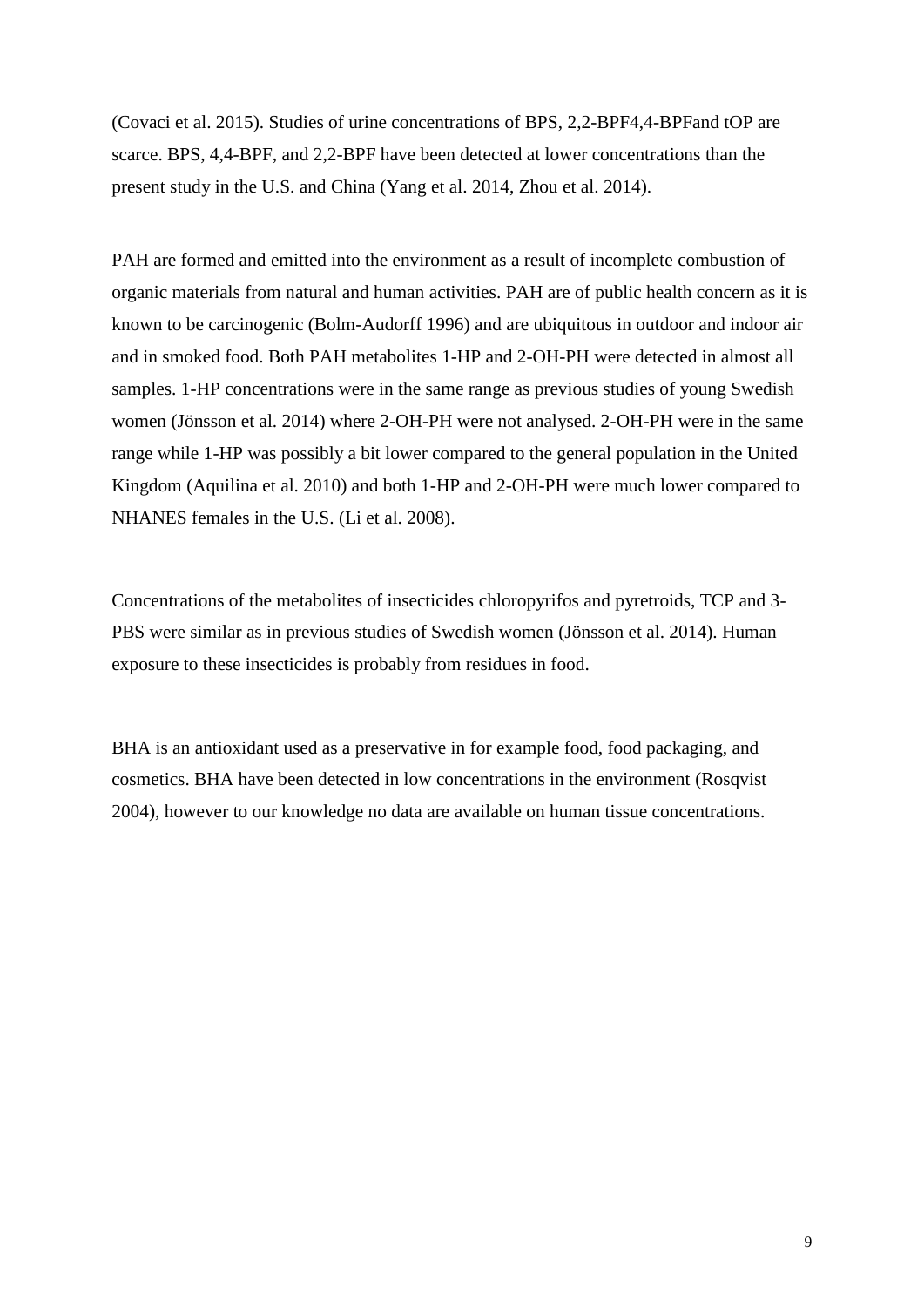| <b>Substance</b> | <b>Parent compund</b> | Mean SD |       | <b>Median</b>                                                                                            | Range                                                                           | $\%$ <lod< th=""></lod<> |
|------------------|-----------------------|---------|-------|----------------------------------------------------------------------------------------------------------|---------------------------------------------------------------------------------|--------------------------|
| <b>MEP</b>       | <b>DEP</b>            | 58.1    | 133   | 24.6                                                                                                     | 2.30-1374                                                                       | $\boldsymbol{0}$         |
| <b>MnBP</b>      | DnBP                  | 51.3    | 46.1  | 40.0                                                                                                     | 4.09-371                                                                        | $\boldsymbol{0}$         |
| <b>MBzP</b>      | <b>BBzP</b>           | 12.8    | 18.0  | 8.13                                                                                                     | 3.80-190                                                                        | $\boldsymbol{0}$         |
| $MEHP^a$         | <b>DEHP</b>           | 5.76    | 5.11  | $4.57^b$ ( <lod)< td=""><td><math>0.069^b</math>(<lod)-32.2< td=""><td>55</td></lod)-32.2<></td></lod)<> | $0.069^b$ ( <lod)-32.2< td=""><td>55</td></lod)-32.2<>                          | 55                       |
| <b>MEHHP</b>     | <b>DEHP</b>           | 18.0    | 25.0  | 10.8                                                                                                     | 0.73-174                                                                        | $\boldsymbol{0}$         |
| <b>MEOHP</b>     | <b>DEHP</b>           | 12.7    | 18.1  | 7.45                                                                                                     | 0.78-148                                                                        | $\boldsymbol{0}$         |
| <b>MECPP</b>     | <b>DEHP</b>           | 14.3    | 19.6  | 8.66                                                                                                     | 0.76-164                                                                        | $\boldsymbol{0}$         |
| <b>MCMHP</b>     | <b>DEHP</b>           | 4.93    | 7.19  | 2.85                                                                                                     | 0.39-77.4                                                                       | $\mathbf{0}$             |
| <b>MHiNP</b>     | <b>DiNP</b>           | 20.8    | 52.1  | 5.26                                                                                                     | 0.14-395                                                                        | $\boldsymbol{0}$         |
| <b>MOiNP</b>     | <b>DiNP</b>           | 10.1    | 24.6  | 3.00                                                                                                     | 0.08-182                                                                        | $\boldsymbol{0}$         |
| <b>MCiOP</b>     | <b>DiNP</b>           | 30.8    | 56.4  | 12.0                                                                                                     | 0.44-382                                                                        | $\boldsymbol{0}$         |
| <b>MCiNP</b>     | DiDP and DPHP         | 1.51    | 3.75  | 0.58                                                                                                     | $0.005^b$ ( <lod)-35.5< td=""><td><math>\mathbf{1}</math></td></lod)-35.5<>     | $\mathbf{1}$             |
| <b>MHiDP</b>     | DiDP and DPHP         | 7.17    | 45.9  | 1.39                                                                                                     | $0.01^b$ ( <lod)-606< td=""><td><math>\mathbf{1}</math></td></lod)-606<>        | $\mathbf{1}$             |
| <b>MOiNCH</b>    | <b>DiNCH</b>          | 1.16    | 3.75  | 0.33                                                                                                     | $0.004^b(<$ LOD)-42.2                                                           | 10                       |
| <b>DPP</b>       | TPP                   | 1.69    | 3.09  | 0.98                                                                                                     | $0.064 - 35.5$                                                                  | $\overline{0}$           |
| <b>TCS</b>       |                       | 12.6    | 74.2  | 0.32                                                                                                     | $0.01^b(<$ LOD)-732                                                             | 18                       |
| <b>BPA</b>       |                       | 1.67    | 2.39  | 0.87                                                                                                     | $0.001^b$ ( <lod)-15.9< td=""><td><math>\overline{4}</math></td></lod)-15.9<>   | $\overline{4}$           |
| <b>BPS</b>       |                       | 0.12    | 0.20  | 0.043                                                                                                    | $0.0003^b$ ( <lod)-1.38< td=""><td>32</td></lod)-1.38<>                         | 32                       |
| 4,4-BPF          |                       | 1.09    | 2.51  | 0.29                                                                                                     | $0.001^b$ ( <lod)-24.3< td=""><td><math>\overline{2}</math></td></lod)-24.3<>   | $\overline{2}$           |
| $2,2$ -BPF       |                       | 0.066   | 0.25  | 0.015                                                                                                    | $0.0001^b(<$ LOD)-2.66                                                          | 33                       |
| 2-OH-PH          | Phenanthrene          | 0.20    | 0.25  | 0.13                                                                                                     | $0.011 - 2.40$                                                                  | $\boldsymbol{0}$         |
| $1-HP$           | Pyrene                | 0.094   | 0.087 | 0.072                                                                                                    | $0.0001^b(<$ LOD)-0.51                                                          | 8                        |
| <b>TCP</b>       | Chlorpyrifos          | 1.90    | 2.18  | 1.32                                                                                                     | $0.086^b$ ( <lod)-14.2< td=""><td><math>\boldsymbol{0}</math></td></lod)-14.2<> | $\boldsymbol{0}$         |
| 3-PBA            | Pyretroids            | 0.35    | 0.38  | 0.22                                                                                                     | $0.002^b$ ( <lod)-2.59< td=""><td><math>\overline{2}</math></td></lod)-2.59<>   | $\overline{2}$           |
| <b>BHA</b>       |                       | 2.00    | 3.76  | 0.64                                                                                                     | $0.17^b$ ( <lod)-26.0< td=""><td>24</td></lod)-26.0<>                           | 24                       |
| PCP              |                       |         |       |                                                                                                          | $<$ LOD-2.78                                                                    | 92                       |
| $4-t-BP$         |                       |         |       |                                                                                                          | $<$ LOD-44.3                                                                    | 92                       |
| $4 - BP$         |                       |         |       |                                                                                                          | $<$ LOD-0.89                                                                    | 96                       |
| $2,4$ -DBP       |                       |         |       |                                                                                                          |                                                                                 | 100                      |
| 2,4,6-TBP        |                       |         |       |                                                                                                          |                                                                                 | 100                      |
| <b>BHT</b>       |                       |         |       |                                                                                                          |                                                                                 | 100                      |
| tOP              |                       |         |       |                                                                                                          |                                                                                 | 100                      |

Table 3. Concentrations of phthalate metabolites and phenolic substances in urine (ng/ml) from first-time mothers (n=178) in Uppsala sampled 2009-2014.

 $a_n = 174$ 

 $b^b$ Reported concentration below LOD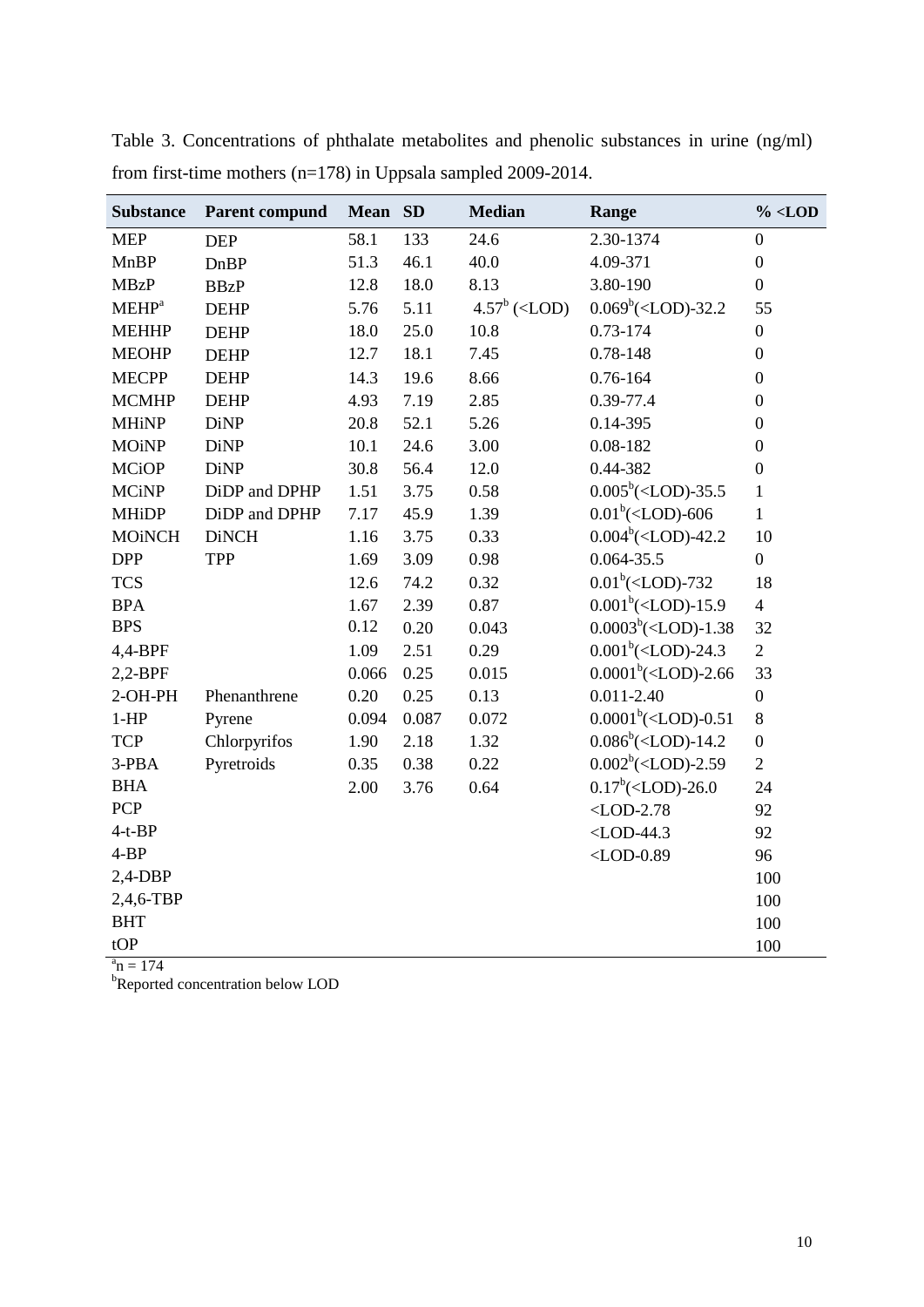| <b>Substance</b>         | <b>Parent compound Mean</b> |       | <b>SD</b> | <b>Median</b>                                                                                            | Range                                                                         | $\%$ <lod< th=""></lod<> |
|--------------------------|-----------------------------|-------|-----------|----------------------------------------------------------------------------------------------------------|-------------------------------------------------------------------------------|--------------------------|
| <b>MEP</b>               | <b>DEP</b>                  | 55.0  | 110       | 24.3                                                                                                     | 3.34-1063                                                                     | $\boldsymbol{0}$         |
| MnBP                     | <b>DnBP</b>                 | 49.6  | 32.3      | 42.7                                                                                                     | 5.95-228                                                                      | $\boldsymbol{0}$         |
| <b>MBzP</b>              | <b>BBzP</b>                 | 12.7  | 15.9      | 8.76                                                                                                     | 1.09-144                                                                      | $\boldsymbol{0}$         |
| <b>MEHP</b> <sup>a</sup> | <b>DEHP</b>                 | 6.70  | 6.83      | $4.82^b$ ( <lod)< td=""><td><math>0.038^b</math>(<lod)-49.4< td=""><td>55</td></lod)-49.4<></td></lod)<> | $0.038^b$ ( <lod)-49.4< td=""><td>55</td></lod)-49.4<>                        | 55                       |
| <b>MEHHP</b>             | <b>DEHP</b>                 | 16.6  | 18.2      | 11.4                                                                                                     | 1.95-126                                                                      | $\boldsymbol{0}$         |
| <b>MEOHP</b>             | <b>DEHP</b>                 | 11.9  | 13.6      | 7.76                                                                                                     | 1.42-80.1                                                                     | $\boldsymbol{0}$         |
| <b>MECPP</b>             | <b>DEHP</b>                 | 13.5  | 15.1      | 8.94                                                                                                     | 1.45-95.6                                                                     | $\boldsymbol{0}$         |
| <b>MCMHP</b>             | <b>DEHP</b>                 | 4.63  | 5.31      | 3.16                                                                                                     | 0.83-40.9                                                                     | $\mathbf{0}$             |
| <b>MHiNP</b>             | <b>DiNP</b>                 | 18.4  | 42.4      | 5.98                                                                                                     | 0.45-395                                                                      | $\boldsymbol{0}$         |
| <b>MOiNP</b>             | <b>DiNP</b>                 | 8.80  | 19.3      | 3.19                                                                                                     | $0.22 - 182$                                                                  | $\overline{0}$           |
| <b>MCiOP</b>             | <b>DiNP</b>                 | 29.7  | 50.1      | 12.0                                                                                                     | 1.26-382                                                                      | $\boldsymbol{0}$         |
| <b>MCiNP</b>             | DiDP and DPHP               | 1.29  | 2.45      | 0.63                                                                                                     | $0.015^b$ ( <lod)-21.9< td=""><td><math>\mathbf{1}</math></td></lod)-21.9<>   | $\mathbf{1}$             |
| <b>MHiDP</b>             | DiDP and DPHP               | 5.37  | 27.5      | 1.61                                                                                                     | $0.04^b$ ( <lod)-359< td=""><td><math>\mathbf{1}</math></td></lod)-359<>      | $\mathbf{1}$             |
| <b>MOiNCH</b>            | <b>DiNCH</b>                | 1.13  | 3.70      | 0.37                                                                                                     | $0.011^b$ ( <lod)-42.2< td=""><td>10</td></lod)-42.2<>                        | 10                       |
| <b>DPP</b>               | <b>TPP</b>                  | 1.64  | 2.92      | 1.03                                                                                                     | $0.22 - 35.5$                                                                 | $\boldsymbol{0}$         |
| <b>TCS</b>               |                             | 12.2  | 72.3      | 0.32                                                                                                     | $0.005^b$ ( <lod)-650< td=""><td>18</td></lod)-650<>                          | 18                       |
| <b>BPA</b>               |                             | 1.57  | 1.93      | 1.02                                                                                                     | $0.001^b$ ( <lod)-17.0< td=""><td><math>\overline{4}</math></td></lod)-17.0<> | $\overline{4}$           |
| <b>BPS</b>               |                             | 0.11  | 0.19      | 0.048                                                                                                    | $0.0007^b$ ( <lod)-1.46< td=""><td>32</td></lod)-1.46<>                       | 32                       |
| 4,4-BPF                  |                             | 1.20  | 2.63      | 0.32                                                                                                     | $0.002^b$ ( <lod)-18.7< td=""><td><math>\overline{2}</math></td></lod)-18.7<> | $\overline{2}$           |
| $2,2-BPF$                |                             | 0.064 | 0.22      | 0.017                                                                                                    | $0.0001^b(<$ LOD)-2.24                                                        | 33                       |
| 2-OH-PH                  | Phenanthrene                | 0.18  | 0.17      | 0.14                                                                                                     | $0.030 - 1.47$                                                                | $\boldsymbol{0}$         |
| $1-HP$                   | Pyrene                      | 0.089 | 0.064     | 0.070                                                                                                    | $0.0001^b(<$ LOD)-0.30                                                        | $8\,$                    |
| <b>TCP</b>               | Chlorpyrifos                | 1.98  | 2.57      | 1.36                                                                                                     | $0.16 - 22.7$                                                                 | $\boldsymbol{0}$         |
| 3-PBA                    | Pyretroids                  | 0.36  | 0.45      | 0.23                                                                                                     | $0.007^b(<$ LOD)-3.80                                                         | $\overline{2}$           |
| <b>BHA</b>               |                             | 2.23  | 5.55      | 0.68                                                                                                     | $0.14^b$ ( <lod)-56.8< td=""><td>24</td></lod)-56.8<>                         | 24                       |

Table 4. Density-adjusted concentrations of phthalate metabolites and phenolic substances in urine (ng/ml) from first-time mothers (n=178) in Uppsala sampled 2009-2014.

 $a_n = 174$ 

**b**Reported concentration below LOD

# *Temporal trends*

Interestingly, negative temporal trends were seen for MEP, MnBP, and MBzP, the metabolites of DEP, DnBP, and BBzP, respectively, and four out of five metabolites of DEHP: MEHHP, MEOHP, MECPP, and MCMHP (Table 5). This shows that efforts to phase out production and use of these phthalates in Europe have resulted in decreased human exposure in Sweden. The usage of DEHP, DNBP and BBzP is banned in the EU since 2015 unless permission has been sought for specific purposes [\(KEMI 2014\)](#page-17-8) however there are no restrictions for imported goods.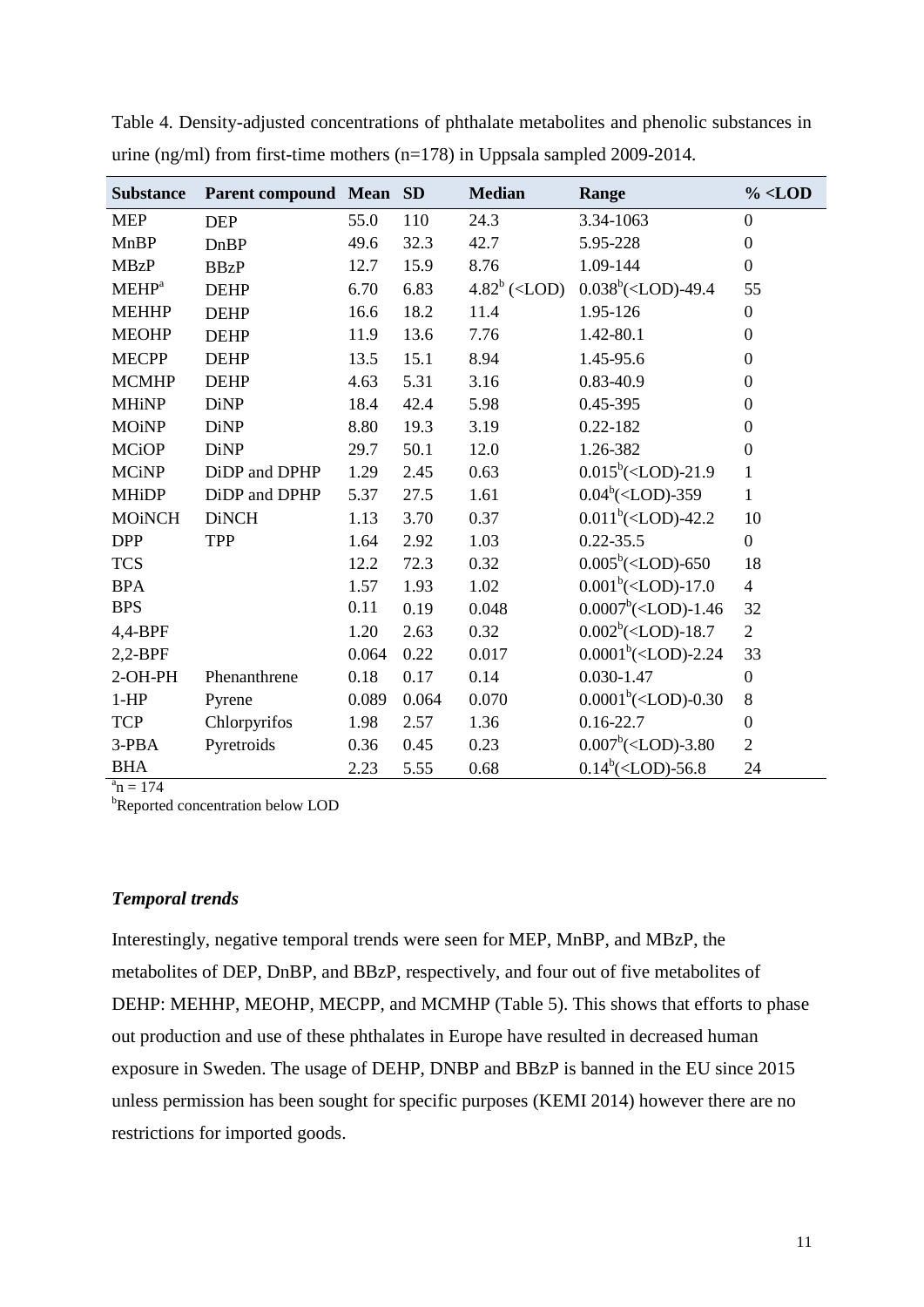For the three metabolites to DiNP: MHiNP, MOiNP, and MCiOP no significant trend was seen (Table 5). Trends of the metabolites of the mix of DiDP and DPHP differed, with MCiNP being significantly negative but with no trend for MHiDP. In Europe DiNP, DiDP and DPHP are the most frequently used phthalates whereas in many other countries DEHP is the dominating compound. MOiNCH, the metabolite to DiNCH, showed a significant increasing temporal trend during the study time (Table 5, Figure 1). DiNCH was introduced in 2002 as a replacement to DEHP and other high-molecular weight phthalates in PVC [\(Gomez Ramos et al. 2016\)](#page-17-3). In Sweden the usage of DiNCH increased 47 times between 2011 and 2012 [\(KEMI 2014\)](#page-17-8), and our results strongly suggests that this has resulted in increased human exposure.

A few other studies have showed decreasing trends of metabolites of DEP, DnBP, BBxP, and DEHP [\(Wittassek et al. 2007,](#page-18-13) [Göen et al. 2011,](#page-17-9) [Jönsson et al. 2014,](#page-17-4) [Zota et al. 2014\)](#page-18-14). The results for metabolites to DiNP in previous studies are inconsistent with both increasing and decreasing temporal trend [\(Wittassek et al. 2007,](#page-18-13) [Göen et al. 2011,](#page-17-9) [Zota et al. 2014\)](#page-18-14). In the present study no significant trends were seen for the three metabolites of DiNP. To our knowledge this is the first temporal trend study of metabolites of the phthalates DiDP and DPHP, MCiNP and MHiDP, and the DiNCH metabolite MOiNCH.

Significantly decreasing temporal trends were seen for urine concentrations of TCS, BPA, and 2-OH-PH during the period 2009-2014 (Table 5 and Figure 2). Interestingly 4,4-BPF is showing an increasing temporal trend during the same time period (Table 5, Figure 3). Urine concentrations of the metabolite to the insecticides pyretroids, 3-PBA has also a significant increasing temporal trend. No other statistically significant trends were seen (Table 5).

Declining temporal trends for BPA has also been seen in the U.S NHANES study between 2003 and 2012 [\(LaKind and Naiman 2015\)](#page-17-7) and also in young Swedish men between 2010 and 2013 [\(Jönsson et al. 2014\)](#page-17-4). As reported urine concentrations below LOD were used in the present study some BPA concentrations were very low (Figure 1) which might have influenced the temporal trend. However significant declining trends were seen in the sensitivity analysis (exclusion of outliers) (Table 5) and also when all values below LOD were set to LOD/√2 (data not shown). The use of BPA in baby bottles and cosmetics has been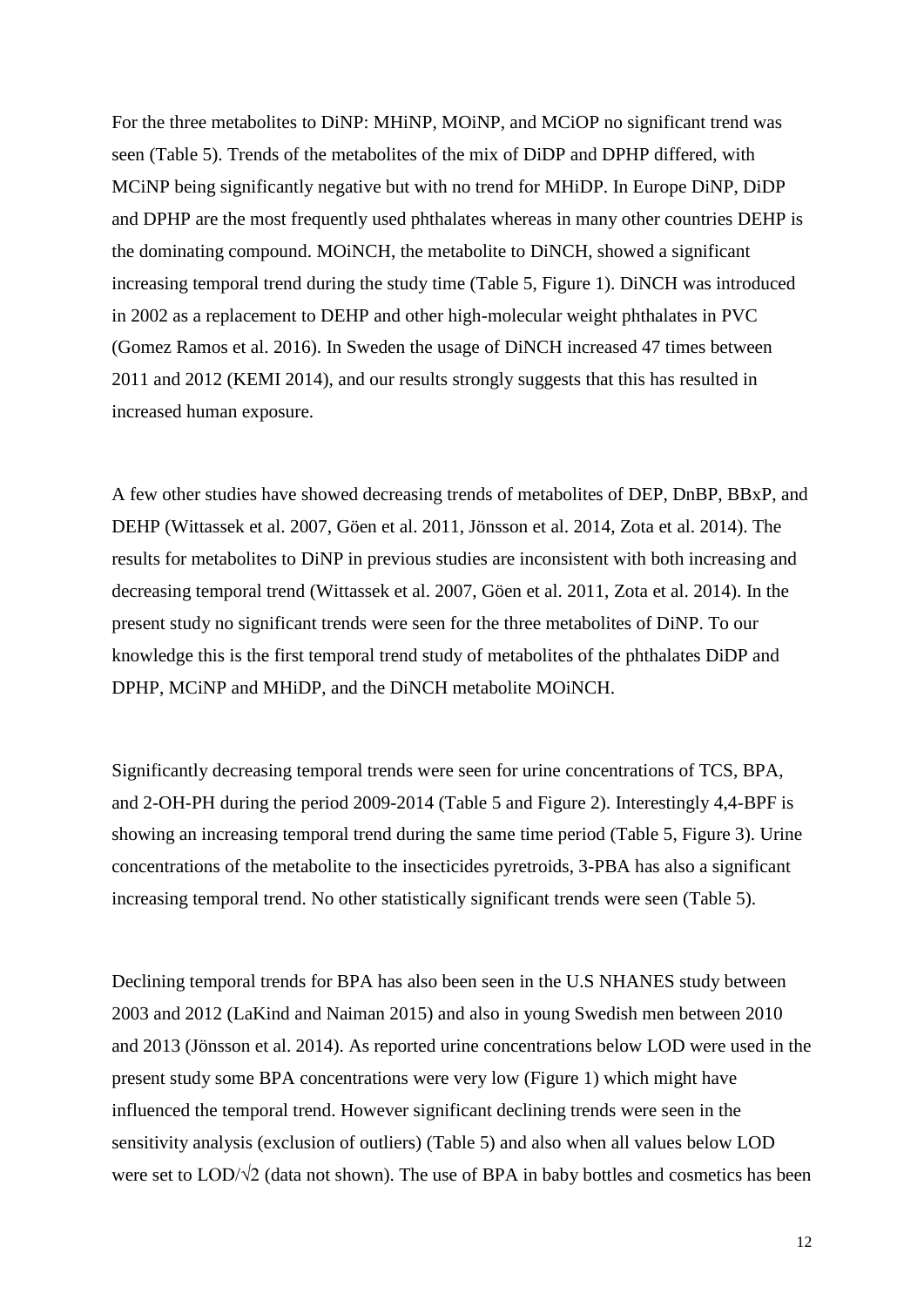banned in the EU and the occurrence of "BPA-free" consumer products have increased during the last years. Other bisphenols like BPS, 4,4-BPF, and 2,2-BPF are now gradually replacing BPA and our study show that exposure to at least 4,4-BPF is increasing. Toxicological data on BPS and BPF are scarce but there are studies pointing out that the effects might be similar to those of BPA [\(Eladak et al. 2015\)](#page-17-10). To our knowledge this is the first study of temporal trends for BPS, 2,2-BPF, and 4,4-BPF.

In contrast to our results, increasing temporal trends was seen in U.S. children during 2001- 2012 for 1-HP whereas no trends were seen for 2-OH-PH [\(Jung et al. 2014\)](#page-17-11). In adults in the U.S (NHANES) no differences were seen in 3-PBA concentrations between 1999-2000 and 2001-2002 [\(Barr et al. 2010\)](#page-16-10). To our knowledge no temporal trend studies have been published for 3-PBA. Having this background, it is interesting to note that our data suggest that exposure to pyretroids have increased in Sweden between 2009 and 2015.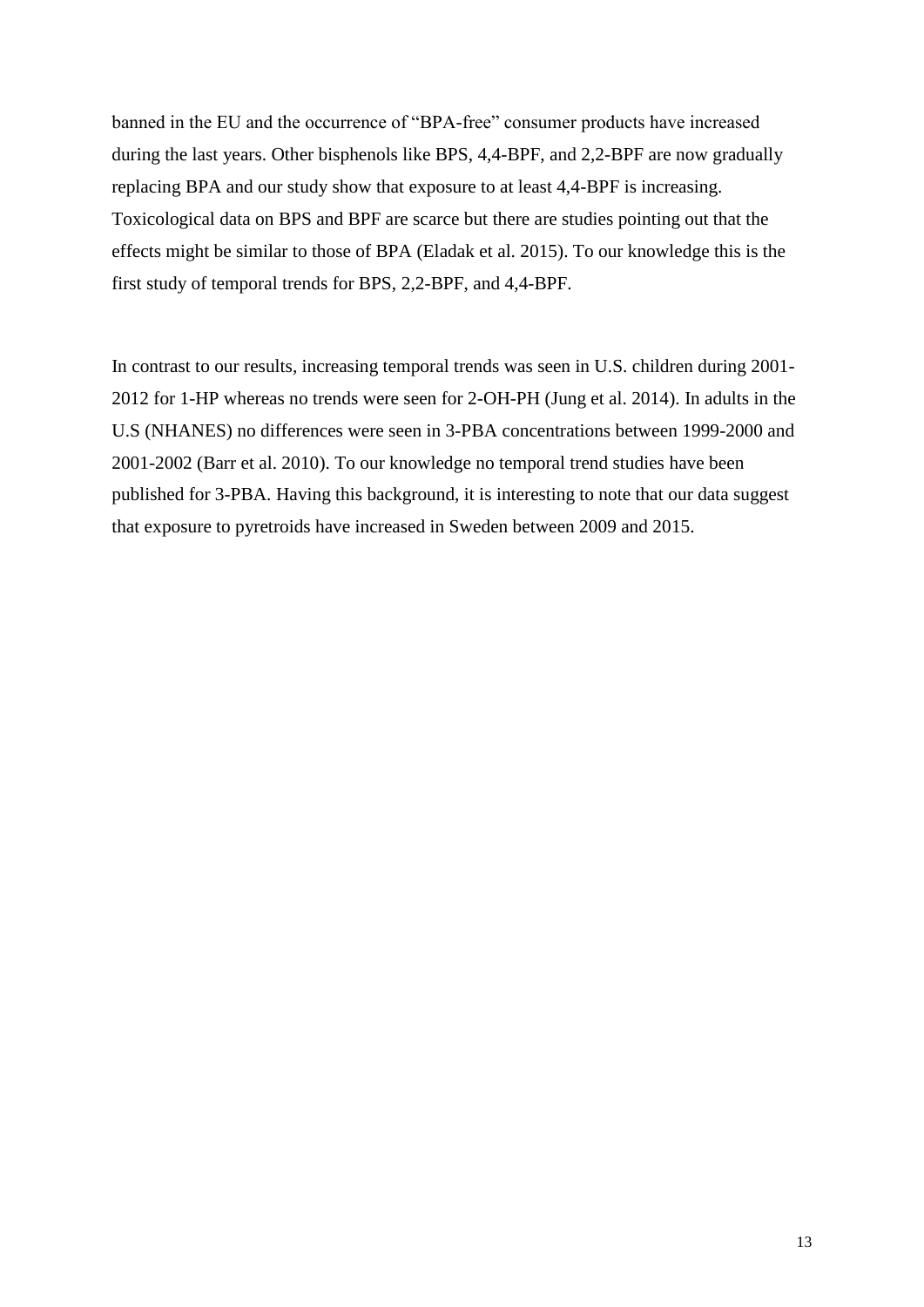Table 5. Regression coefficients (standard error) for the associations between density adjusted urine concentrations (ln-tranformed) and sampling year in first time mothers from Uppsala sampled 2009-2014 (n=178). Multiple regression analysis was used with the covariates: maternal age, pre-pregnancy BMI, years of education, weight gain during pregnancy, weight loss after delivery, and sampling season. Results are shown with all samples, after sensitivity test (exclusion of outliers), and without samples under LOD.

|                   | All samples |         | After sensitivity test |           |           |              |                      |
|-------------------|-------------|---------|------------------------|-----------|-----------|--------------|----------------------|
| <b>Substance</b>  | β           | p       | $\mathbf n$            | $\beta$   | <b>SE</b> | $\mathbf{p}$ | $<$ LOD <sup>a</sup> |
| <b>MEP</b>        | $-0.10$     | 0.020   | 176                    | $-0.11$   | 0.041     | 0.006        | $\overline{0}$       |
| <b>MnBP</b>       | $-0.15$     | < 0.001 | 175                    | $-0.15$   | 0.022     | < 0.001      | $\overline{0}$       |
| <b>MBzP</b>       | $-0.18$     | < 0.001 | 176                    | $-0.17$   | 0.035     | < 0.001      | $\overline{0}$       |
| MEHP <sup>b</sup> | 0.0092      | 0.85    | 169                    | $-0.017$  | 0.039     | 0.67         | 96                   |
| <b>MEHHP</b>      | $-0.18$     | < 0.001 | 176                    | $-0.17$   | 0.030     | < 0.001      | 0                    |
| <b>MEOHP</b>      | $-0.19$     | < 0.001 | 177                    | $-0.19$   | 0.031     | < 0.001      | $\overline{0}$       |
| <b>MECPP</b>      | $-0.17$     | < 0.001 | 177                    | $-0.17$   | 0.030     | < 0.001      | $\boldsymbol{0}$     |
| <b>MCMHP</b>      | $-0.19$     | < 0.001 | 176                    | $-0.17$   | 0.027     | < 0.001      | $\overline{0}$       |
| <b>MHiNP</b>      | $-0.038$    | 0.52    | 177                    | $-0.043$  | 0.057     | 0.45         | $\overline{0}$       |
| <b>MOiNP</b>      | $-0.010$    | 0.85    | 177                    | $-0.015$  | 0.052     | 0.77         | $\theta$             |
| <b>MCiOP</b>      | $-0.057$    | 0.28    | 178                    | $-0.057$  | 0.052     | 0.28         | $\overline{0}$       |
| <b>MCiNP</b>      | $-0.083$    | 0.078   | 174                    | $-0.10$   | 0.043     | 0.020        | $\overline{2}$       |
| <b>MHiDP</b>      | $-0.015$    | 0.76    | 174                    | $-0.026$  | 0.044     | 0.56         | $\mathbf{1}$         |
| <b>MOINCH</b>     | 0.18        | 0.001   | 173                    | 0.19      | 0.048     | < 0.001      | 17                   |
| <b>DPP</b>        | $-0.030$    | 0.36    | 175                    | $-0.0038$ | 0.029     | 0.90         | $\overline{0}$       |
| <b>TCS</b>        | $-0.27$     | 0.001   | 170                    | $-0.18$   | 0.055     | 0.001        | 32                   |
| <b>BPA</b>        | $-0.10$     | 0.029   | 173                    | $-0.11$   | 0.035     | 0.003        | 8                    |
| <b>BPS</b>        | $-0.0080$   | 0.90    | 177                    | $-0.014$  | 0.059     | 0.82         | 57                   |
| $4,4-BPF$         | 0.18        | 0.003   | 176                    | 0.18      | 0.059     | 0.002        | 3                    |
| $2,2-BPF$         | 0.11        | 0.095   | 176                    | 0.097     | 0.059     | 0.10         | 59                   |
| 2-OH-PH           | $-0.056$    | 0.054   | 176                    | $-0.076$  | 0.027     | 0.006        | $\overline{0}$       |
| $1-HP$            | $-0.017$    | 0.68    | 175                    | 0.019     | 0.032     | 0.56         | 14                   |
| <b>TCP</b>        | $-0.041$    | 0.27    | 176                    | $-0.054$  | 0.034     | 0.12         | $\overline{0}$       |
| $3-PBA$           | 0.030       | 0.38    | 173                    | 0.076     | 0.028     | 0.008        | 3                    |
| <b>BHA</b>        | 0.081       | 0.12    | 175                    | 0.089     | 0.047     | 0.060        | 42                   |

<sup>a</sup>For values below LOD, reported values were used, except for BHA.<br> $b_n = 174$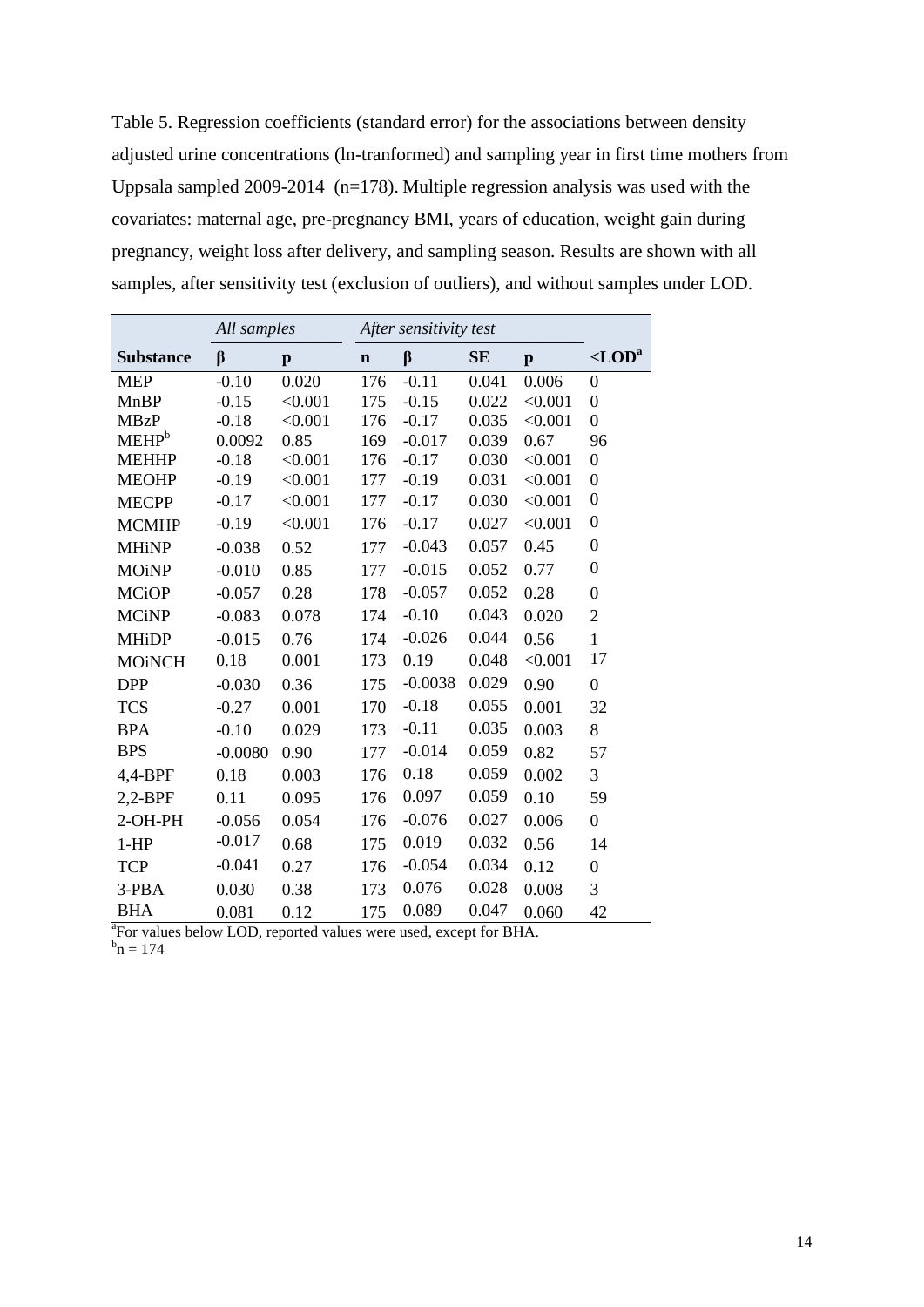

Figure 1. Temporal trend of urine concentrations of MOiNCH (ng/ml), a metabolite to DiNCH, in first-time mothers from Uppsala, Sweden, during the time period 2009-2014.



Figure 2. Temporal trend of urine concentrations of BPA (ng/ml) in first-time mothers from Uppsala, Sweden, during the time period 2009-2014.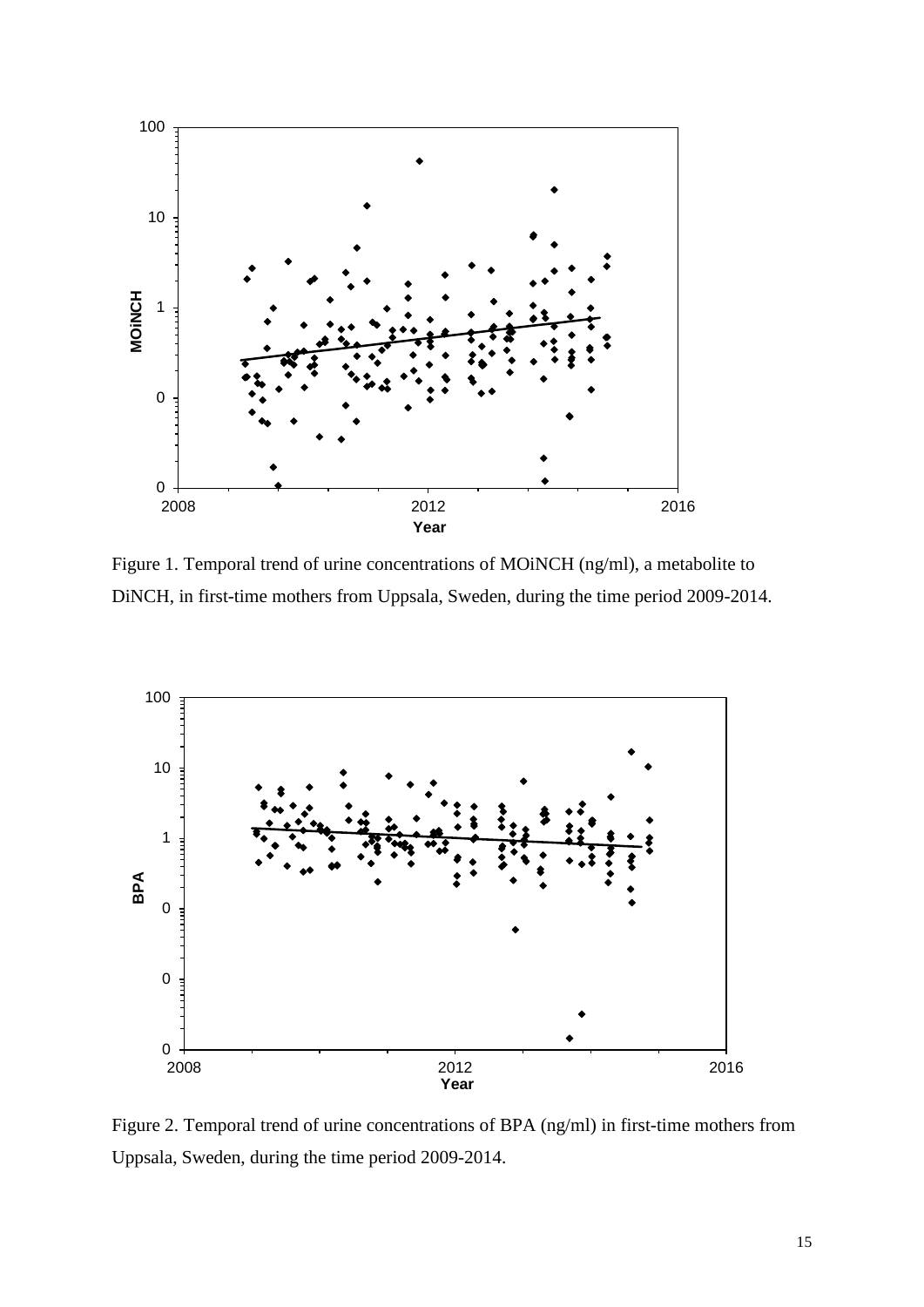

Figure 3. Temporal trend of urine concentrations of the bisphenol 4,4-BPF (ng/ml) in firsttime mothers from Uppsala, Sweden, during the time period 2009-2014.

# **CONCLUSION**

Urine concentration of metabolites of phthalates in the process of being phased out, such as DEP, DnBP, BBzP, and DEHP, showed declining temporal trends in first time mothers from Uppsala, 2009-2012. During the same period the trend for the metabolite to the replacement DiNCH was increasing. Also the debated phenol substances TCS and BPA had an decreasing temporal trend while 4,4-BPF, a replacement for BPA, was increasing. We can conclude that reduced use of these substances that could possibly affect human health have resulted in decreased exposure to Swedish humans. At the same time exposures to some replacement chemicals seem to have increased, which may become a problem in the future if the increase continues.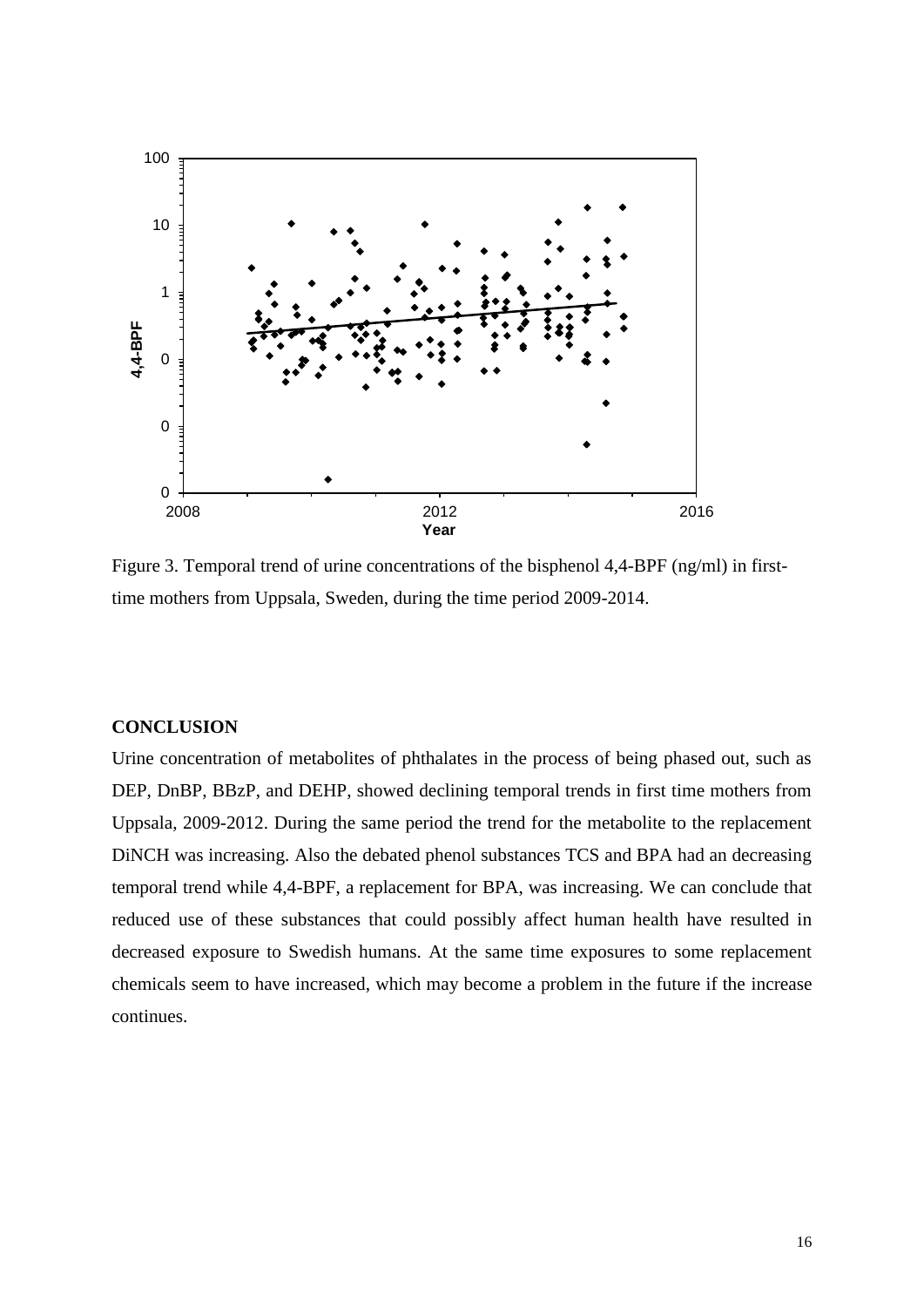#### **ACKNOWLEDGEMENT**

We thank the Swedish EPA (Environmental Protection Agency) for financial support. Appreciation is expressed to the participating women and to Marianne Leimar who assisted in recruitment, interviewing, and sample collection. The laboratory technicians Ingalill Gadhasson and Åsa Amilon are appreciated for technical assistance.

### **REFERENCES**

- <span id="page-16-9"></span>Aquilina, N. J., J. M. Delgado-Saborit, C. Meddings, S. Baker, R. M. Harrison, P. Jacob, 3rd, M. Wilson, L. Yu, M. Duan, and N. L. Benowitz. 2010. Environmental and biological monitoring of exposures to PAHs and ETS in the general population. Environ Int **36**:763-771.
- <span id="page-16-10"></span>Barr, D. B., A. O. Olsson, L. Y. Wong, S. Udunka, S. E. Baker, R. D. Whitehead, M. S. Magsumbol, B. L. Williams, and L. L. Needham. 2010. Urinary concentrations of metabolites of pyrethroid insecticides in the general U.S. population: National Health and Nutrition Examination Survey 1999-2002. Environ Health Perspect **118**:742-748.
- <span id="page-16-8"></span>Bolm-Audorff, U. 1996. Dose response relationship between occupational PAH exposure and lung cancer--an overview. Cent Eur J Public Health **4 Suppl**:40.
- <span id="page-16-0"></span>Borch, J., M. Axelstad, A. M. Vinggaard, and M. Dalgaard. 2006. Diisobutyl phthalate has comparable anti-androgenic effects to di-n-butyl phthalate in fetal rat testis. Toxicol Lett **163**:183-190.
- <span id="page-16-3"></span>Bornehag, C. G., F. Carlstedt, B. A. Jonsson, C. H. Lindh, T. K. Jensen, A. Bodin, C. Jonsson, S. Janson, and S. H. Swan. 2015. Prenatal phthalate exposures and anogenital distance in Swedish boys. Environ Health Perspect **123**:101-107.
- <span id="page-16-1"></span>Braun, J. M., S. Sathyanarayana, and R. Hauser. 2013. Phthalate exposure and children's health. Curr Opin Pediatr **25**:247-254.
- <span id="page-16-6"></span>Calafat, A. M., X. Ye, L. Y. Wong, J. A. Reidy, and L. L. Needham. 2008. Urinary concentrations of triclosan in the U.S. population: 2003-2004. Environ Health Perspect **116**:303-307.
- <span id="page-16-4"></span>Carnerup, M. A., M. Spanne, and B. A. Jonsson. 2006. Levels of N-methyl-2-pyrrolidone (NMP) and its metabolites in plasma and urine from volunteers after experimental exposure to NMP in dry and humid air. Toxicol Lett **162**:139-145.
- <span id="page-16-5"></span>Cequier, E., A. K. Sakhi, R. M. Marce, G. Becher, and C. Thomsen. 2015. Human exposure pathways to organophosphate triesters - a biomonitoring study of mother-child pairs. Environ Int **75**:159-165.
- <span id="page-16-2"></span>Chen, X., M. Chen, B. Xu, R. Tang, X. Han, Y. Qin, B. Hang, Z. Mao, W. Huo, Y. Xia, Z. Xu, and X. Wang. 2013. Parental phenols exposure and spontaneous abortion in Chinese population residing in the middle and lower reaches of the Yangtze River. Chemosphere **93**:217-222.
- <span id="page-16-7"></span>Covaci, A., E. Den Hond, T. Geens, E. Govarts, G. Koppen, H. Frederiksen, L. E. Knudsen, T. A. Morck, A. C. Gutleb, C. Guignard, E. Cocco, M. Horvat, E. Heath, T. Kosjek, D. Mazej, J. S. Tratnik, A. Castano, M. Esteban, F. Cutanda, J. J. Ramos, M. Berglund, K. Larsson, B. A. Jonsson, P. Biot, L. Casteleyn, R. Joas, A. Joas, L. Bloemen, O. Sepai, K. Exley, G. Schoeters, J. Angerer, M. Kolossa-Gehring, U.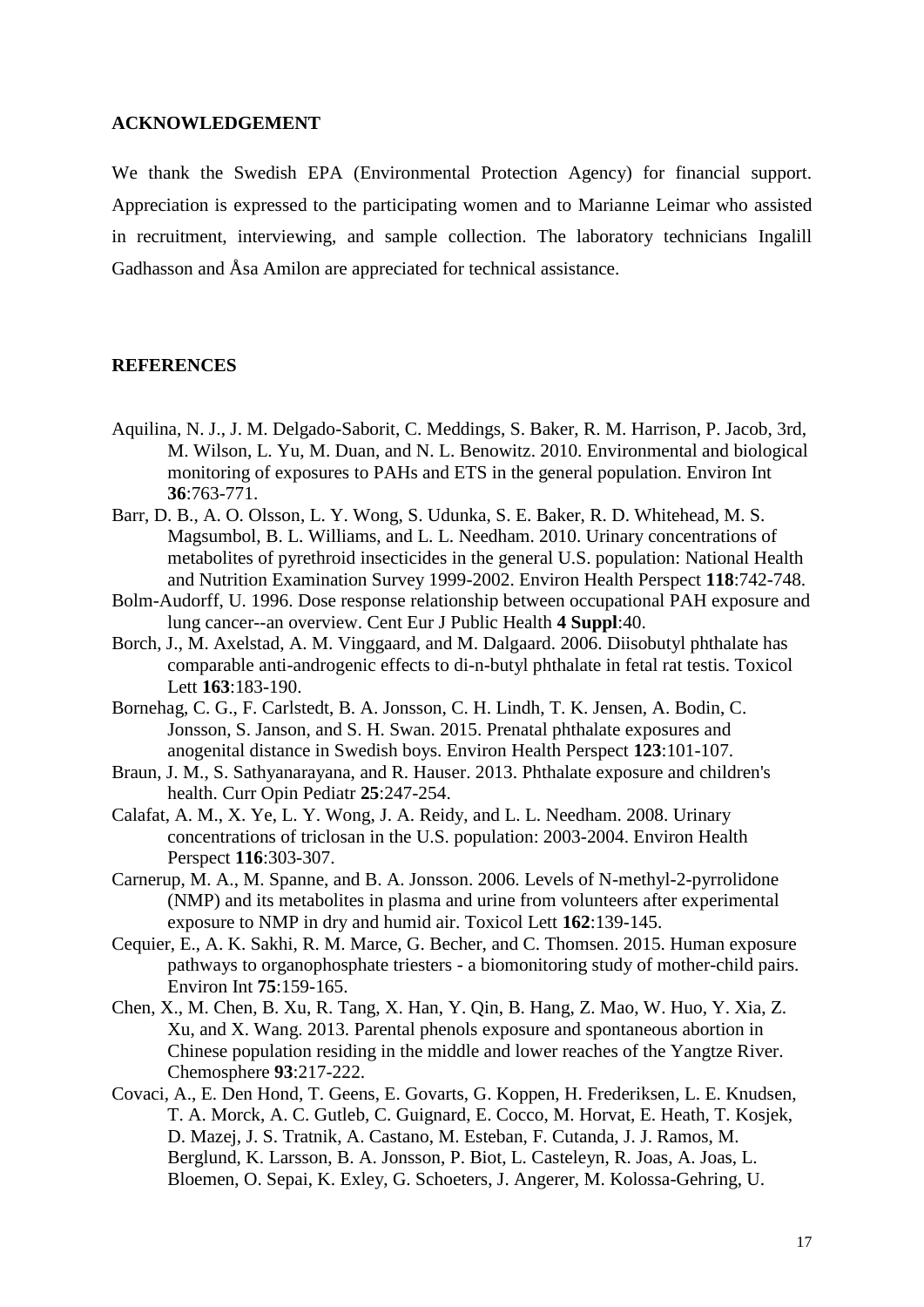Fiddicke, D. Aerts, and H. M. Koch. 2015. Urinary BPA measurements in children and mothers from six European member states: Overall results and determinants of exposure. Environ Res **141**:77-85.

- <span id="page-17-1"></span>Dann, A. B. and A. Hontela. 2011. Triclosan: environmental exposure, toxicity and mechanisms of action. J Appl Toxicol **31**:285-311.
- <span id="page-17-5"></span>Den Hond, E., E. Govarts, H. Willems, R. Smolders, L. Casteleyn, M. Kolossa-Gehring, G. Schwedler, M. Seiwert, U. Fiddicke, A. Castano, M. Esteban, J. Angerer, H. M. Koch, B. K. Schindler, O. Sepai, K. Exley, L. Bloemen, M. Horvat, L. E. Knudsen, A. Joas, R. Joas, P. Biot, D. Aerts, G. Koppen, A. Katsonouri, A. Hadjipanayis, A. Krskova, M. Maly, T. A. Morck, P. Rudnai, S. Kozepesy, M. Mulcahy, R. Mannion, A. C. Gutleb, M. E. Fischer, D. Ligocka, M. Jakubowski, M. F. Reis, S. Namorado, A. E. Gurzau, I. R. Lupsa, K. Halzlova, M. Jajcaj, D. Mazej, J. S. Tratnik, A. Lopez, E. Lopez, M. Berglund, K. Larsson, A. Lehmann, P. Crettaz, and G. Schoeters. 2015. First steps toward harmonized human biomonitoring in Europe: demonstration project to perform human biomonitoring on a European scale. Environ Health Perspect **123**:255-263.
- <span id="page-17-10"></span>Eladak, S., T. Grisin, D. Moison, M. J. Guerquin, T. N'Tumba-Byn, S. Pozzi-Gaudin, A. Benachi, G. Livera, V. Rouiller-Fabre, and R. Habert. 2015. A new chapter in the bisphenol A story: bisphenol S and bisphenol F are not safe alternatives to this compound. Fertil Steril **103**:11-21.
- <span id="page-17-6"></span>Frederiksen, H., J. K. Nielsen, T. A. Morck, P. W. Hansen, J. F. Jensen, O. Nielsen, A. M. Andersson, and L. E. Knudsen. 2013. Urinary excretion of phthalate metabolites, phenols and parabens in rural and urban Danish mother-child pairs. Int J Hyg Environ Health **216**:772-783.
- <span id="page-17-3"></span>Gomez Ramos, M. J., A. L. Heffernan, L. M. Toms, A. M. Calafat, X. Ye, P. Hobson, S. Broomhall, and J. F. Mueller. 2016. Concentrations of phthalates and DINCH metabolites in pooled urine from Queensland, Australia. Environ Int **88**:179-186.
- <span id="page-17-0"></span>Gray, L. E., Jr., J. Ostby, J. Furr, M. Price, D. N. Veeramachaneni, and L. Parks. 2000. Perinatal exposure to the phthalates DEHP, BBP, and DINP, but not DEP, DMP, or DOTP, alters sexual differentiation of the male rat. Toxicol Sci **58**:350-365.
- <span id="page-17-9"></span>Göen, T., L. Dobler, J. Koschorreck, J. Muller, G. A. Wiesmuller, H. Drexler, and M. Kolossa-Gehring. 2011. Trends of the internal phthalate exposure of young adults in Germany--follow-up of a retrospective human biomonitoring study. Int J Hyg Environ Health **215**:36-45.
- <span id="page-17-11"></span>Jung, K. H., B. Liu, S. Lovinsky-Desir, B. Yan, D. Camann, A. Sjodin, Z. Li, F. Perera, P. Kinney, S. Chillrud, and R. L. Miller. 2014. Time trends of polycyclic aromatic hydrocarbon exposure in New York City from 2001 to 2012: assessed by repeat air and urine samples. Environ Res **131**:95-103.
- <span id="page-17-4"></span>Jönsson, B. A., A. Amon, and C. H. Lindh. 2014. Tidstrender för och halter av perfluorerade alkylsyror (PFAAs) i serum samt ftalatmetaboliter och alkylfenoler i urin hos unga svenska män och kvinnor - resultat från den fjärde uppföljningensundersökningen år 2013., Avdelningen för Arbets- och miljömedicin, Lunds universitet, Lund.
- <span id="page-17-2"></span>Jönsson, B. A., J. Richthoff, L. Rylander, A. Giwercman, and L. Hagmar. 2005. Urinary phthalate metabolites and biomarkers of reproductive function in young men. Epidemiology **16**:487-493.
- <span id="page-17-8"></span>KEMI. 2014. Kartläggning av ftalater i varor i Sverige. PM 2/14.
- <span id="page-17-7"></span>LaKind, J. S. and D. Q. Naiman. 2015. Temporal trends in bisphenol A exposure in the United States from 2003-2012 and factors associated with BPA exposure: Spot samples and urine dilution complicate data interpretation. Environ Res **142**:84-95.